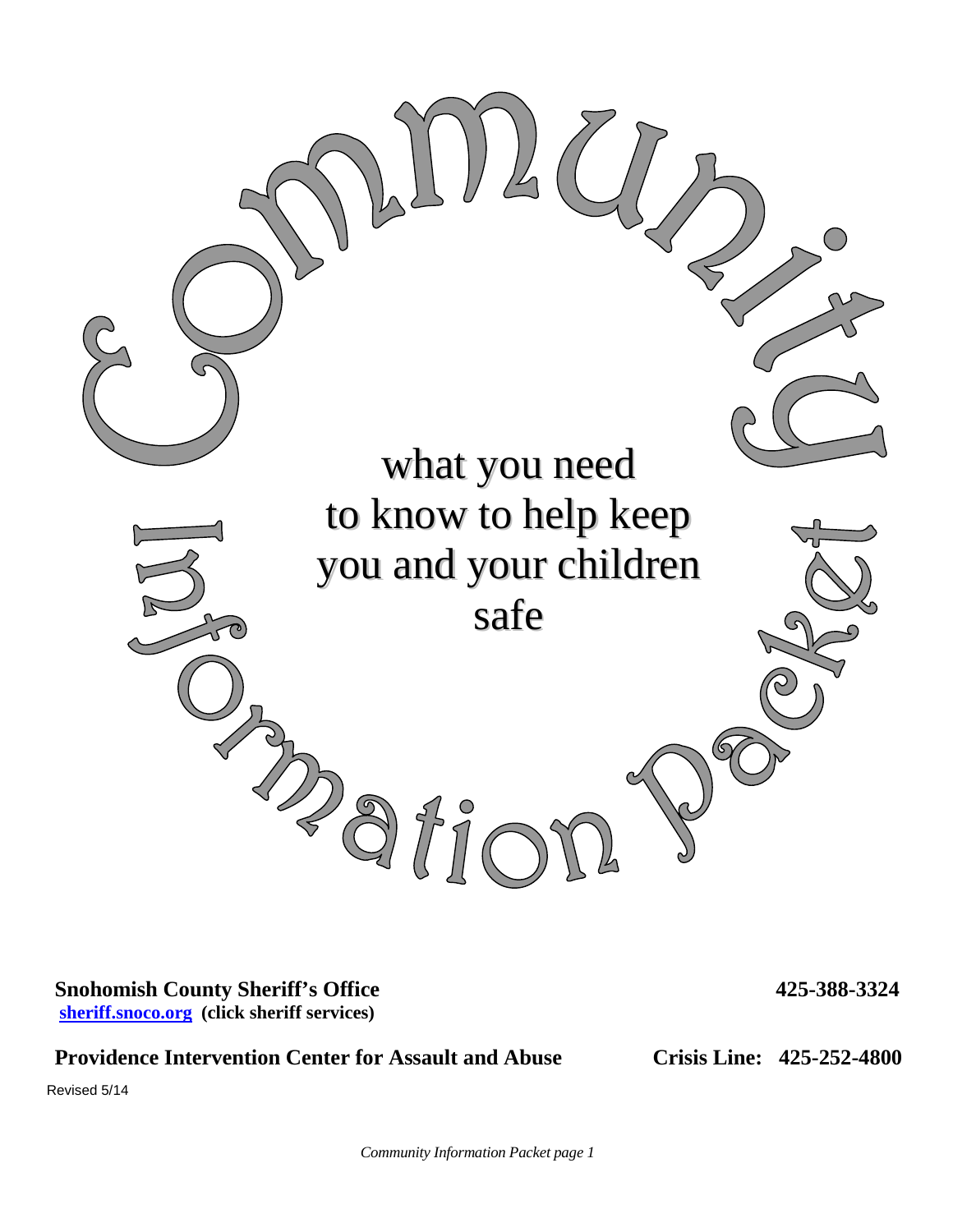# *QUICK REFERENCE GUIDES*

**SCSO:………………………….(425) 388-3393 TTY:………………………….1-800-833-6388**

*FOR INFORMATION ON HOW TO START A SHERIFF'S NEIGHBORHOOD WATCH:* **Office of Community Partnerships [neighborhoodwatch@snoco.org](mailto:neighborhoodwatch@snoco.org)**

**Providence Intervention Center for Assault and Abuse 24 Hour Crisis Line………… (425) 252-4800 TTY:…………………………..(425) 258-7081**

| <b>DOC</b> – (Adult Offenders) |                          |
|--------------------------------|--------------------------|
|                                | Marysville(360) 658-2150 |
|                                | Monroe(360) 794-2592     |
|                                | Lynnwood(425) 771-7116   |
|                                | Everett(425) 290-3200    |

**CPS – Intake…………………..1-866-280-6714**

**JRA – (Juvenile Parole)………(425) 670-6040**

**Juvenile Probation…………….(425) 388-7800**

**R.A.I.N.N………………………1-800-247-0390 (National Hotline that will connect you to your local Sexual Assault Center)**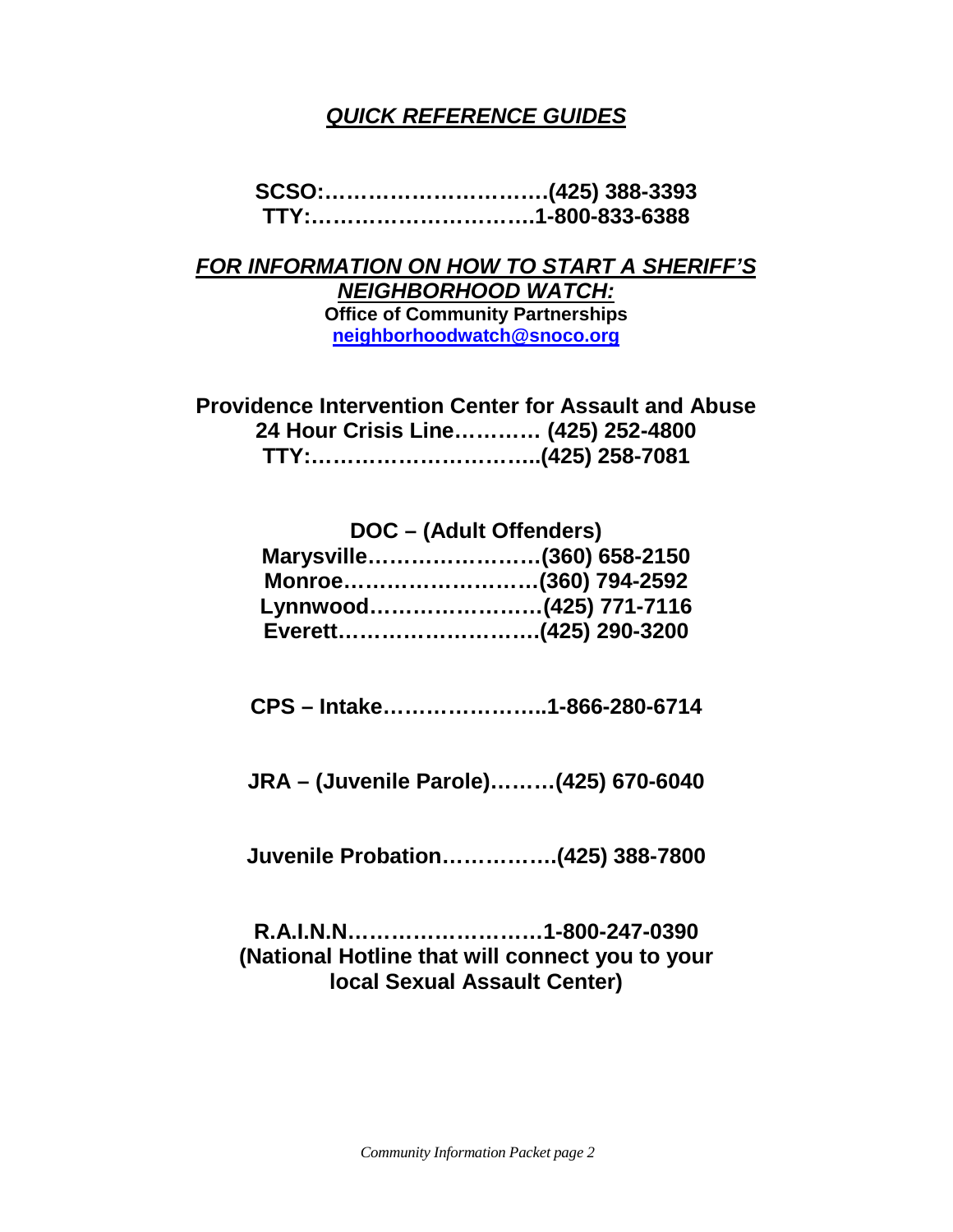# *Introduction*

The Snohomish County Sheriff's Office is pleased to provide *OffenderWatch*® for the citizens of Snohomish County. *OffenderWatch*® is the nation's leading registered sex offender management and community notification tool with hundreds of leading agencies in dozens of states utilizing it. *OffenderWatch*® provides the most accurate and timely information available and now this information is available to you!

You may enter any address in the county and see information on the publishable offenders within the specified radius of the address you enter.

Offenders move frequently, so instead of having to check the maps on a weekly basis, the best way to stay informed is to take advantage of our free email alert system. You may confidently register as many addresses in the county as you wish, and we will continuously monitor the addresses and send you an email alert if a new offender registers an address within the specified radius of any address you register. There is no cost for this service and no limit to the number of addresses you can register—your email address and physical addresses are all confidential. Tell your friends and neighbors and be sure to register your home, school, work, gym, day care, park, soccer field, parents or children's homes—any address of interest to you!

#### **PROVIDENCE INTERVENTION CENTER FOR ASSAULT AND ABUSE MISSION STATEMENT:**

"The Providence Intervention Center for Assault and Abuse provides community leadership and action that empowers and advanced the roles, rights, and wellbeing of woman, children, and men.

The Center's sexual assault advocates, staff, and volunteer advocates commit to ending sexual violence through prevention, education, and community development. The Center promotes emotional and physical healing for persons victimized by sexual violence."

### **SNOHOMISH COUNTY SHERIFF'S OFFICE MISSION STATEMENT**

Our mission is to provide safe communities through dedication and professional service.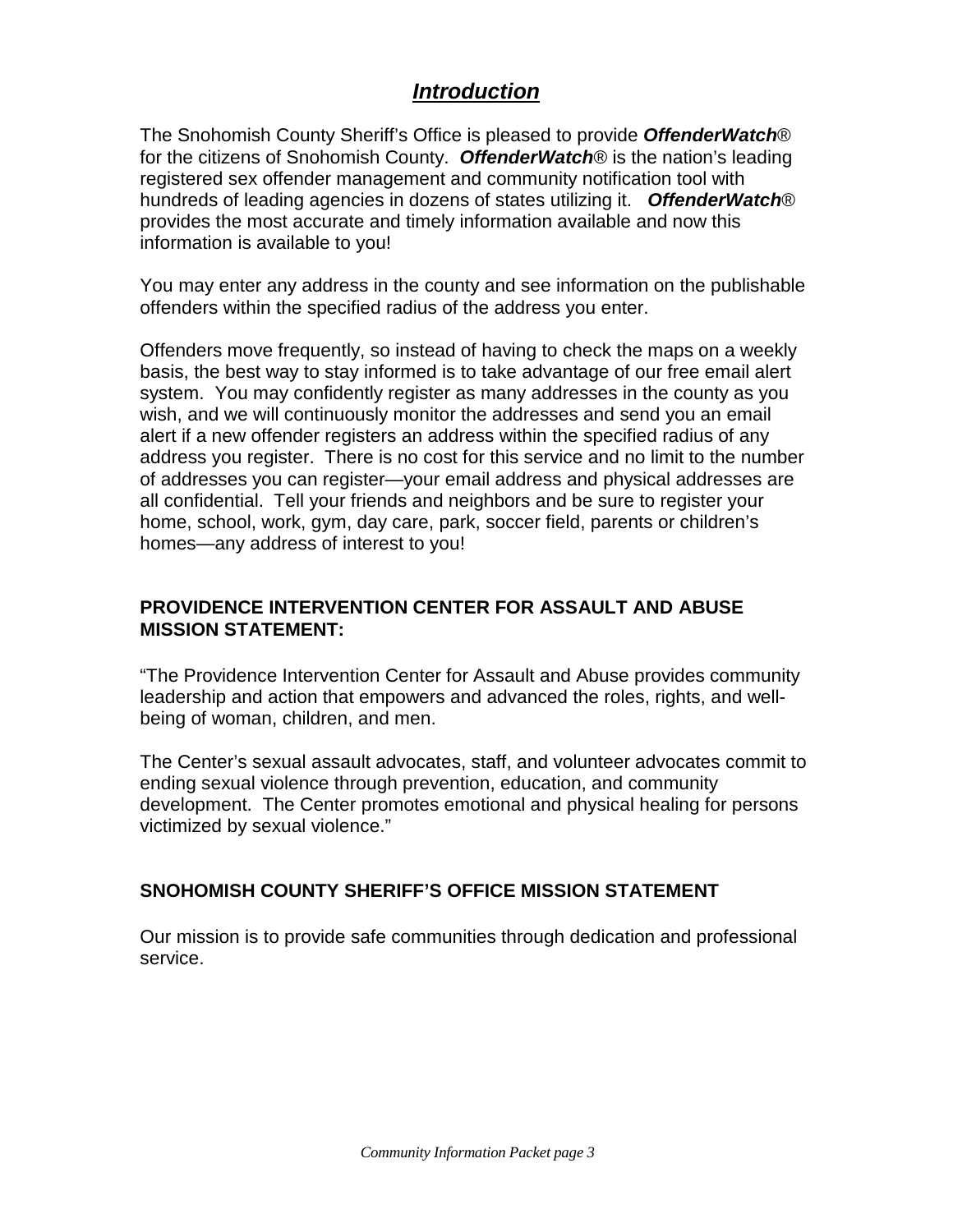# *TABLE OF CONTENTS*

| <b>INDEX</b>                                                                 | Page           |
|------------------------------------------------------------------------------|----------------|
| About the Department of Corrections                                          | 5              |
| Why Does Law Enforcement Conduct Community Education Meetings?               | $\overline{7}$ |
| Sex Offender Risk Level Classification                                       | 8              |
| Talking to Your Children about This Offender                                 | 9              |
| Who Are The Offenders?                                                       | 11             |
| Understanding Sex Offenders: What the Sex Offenders Tell Us                  | 12             |
| Behavioral Indicators of Men or Women Who Have Molested Children             | 14             |
| <b>Understanding Grooming</b>                                                | 15             |
| <b>Facts about Child Sexual Abuse</b>                                        | 17             |
| General Recommendations For Child-Adult Boundary & Personal Safety Standards | 18             |
| <b>Tips for Caregivers</b>                                                   | 20             |
| <b>What Children Should Know</b>                                             | 22             |
| How to Teach Personal Safety to Your Child                                   | 23             |
| Be Alert to Common Tricks                                                    | 25             |
| <b>Book List for Parents</b>                                                 | 26             |
| Acquaintance Rape: Can I Reduce My Risk?                                     | 28             |
| <b>Internet Resources</b>                                                    | 29             |
| A Parent's Guide to Internet Safety                                          | 30             |
| Neighborhood Safety                                                          | 36             |
| Personal Safety Tips for Adolescents & Adults                                | 27             |
| Getting Involved                                                             | 39             |
|                                                                              |                |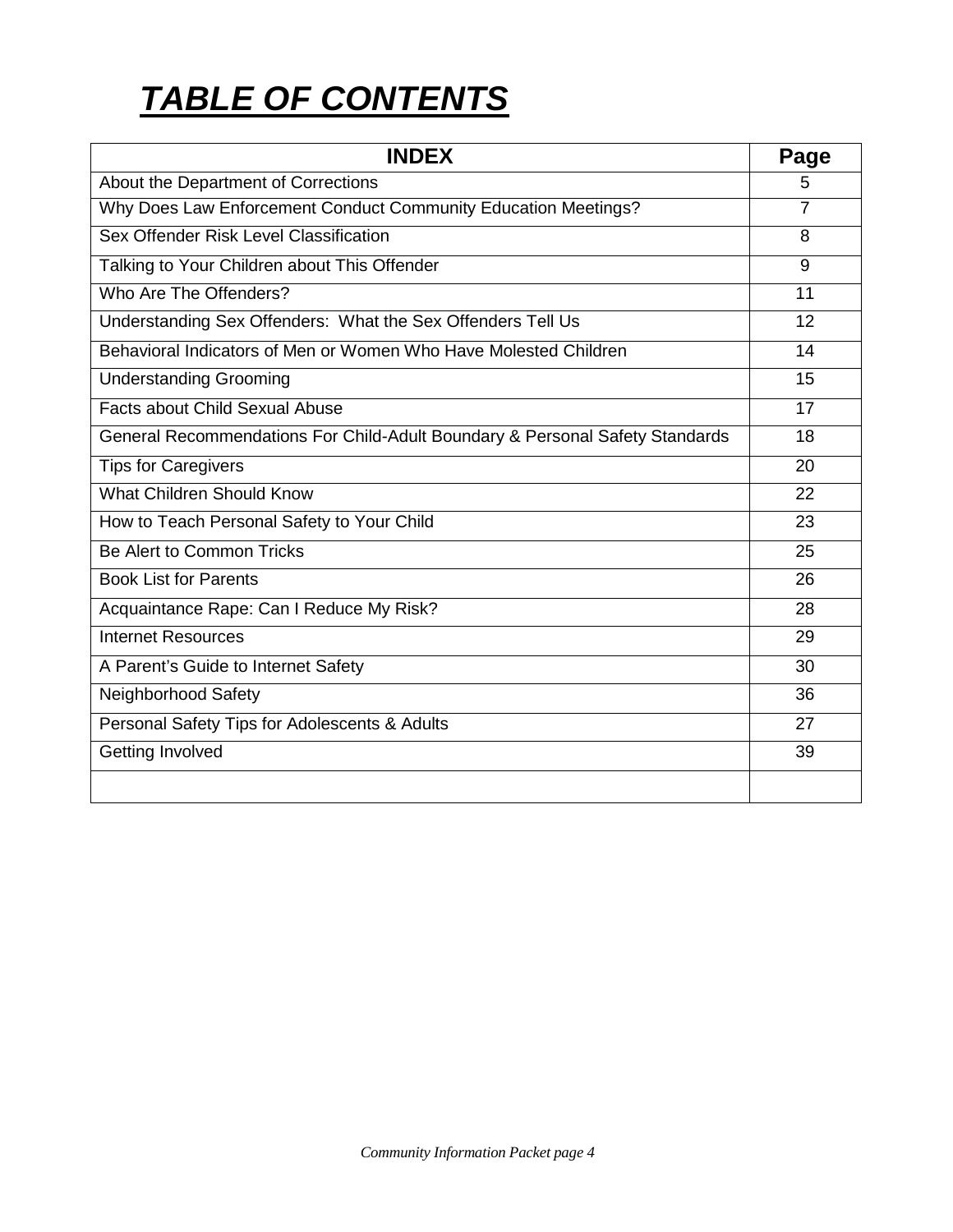### **About the Department of Corrections**

The Department of Corrections was established in 1981 for the purpose of supervising adults who were convicted of felony and gross misdemeanor offenses and were ordered to complete supervision by the Court. During that supervision, the Community Corrections Officer will monitor compliance of the offender's conditions or rules of supervision. Throughout the history of the Department, there have been many changes in the sentences and supervision of offenders. In many cases, these changes were implemented by the Legislature as a result of feedback from the community. These progressive changes have given the Department more authority to target high-risk areas on the offenders we supervise. However, the Department of Corrections must supervise the offenders under the rules of supervision that were set forth at the time of their sentence.

The Department of Corrections supervises only a small percent of the registered sex offenders in the state. Most of these offenders are supervised in collaboration with Department of Corrections staff, local law enforcement officials, treatment providers, and other members of the community. The Department refers to this group of individuals as the Risk Management Team. One of the most important aspects of this team approach to supervision is obtaining information from the community. With your assistance we can enhance community safety.

The information you have been given during the Community Notification Meeting will assist you in protecting yourself, your family, and your community against sexual assaults. In addition, you may have been given information about an offender who is on supervision with the Department of Corrections. Included in that information should be a list of conditions the offender must comply with while they are being supervised and a telephone number for the Community Corrections Officer who supervises the offender. If you think the offender has violated the conditions of his/her supervision, please provide that information to the Community Corrections Officer. However, if you believe an offender has committed a new criminal offense, please contact the police immediately. For your convenience, we have included some general information that may answer many questions about the supervision of sex offender under the Department of Corrections.

#### **What is minor contact?**

Many sex offenders have conditions prohibiting contact with minors. What these conditions generally mean is that the offenders can not initiate or prolong contact with anyone under the age of 18. If the offender initiates physical or verbal contact with a minor or prolongs those contacts with minors, he or she may be in violation and the contact will be investigated. There is also incidental contact with minors. This is when a minor initiates either physical or verbal contact with an offender. The offender's responsibility is to disengage that contact immediately and leave the situation. Finally, some offenders have conditions prohibiting contact with just victim age and gender specific minors, and some have special conditions allowing contact with specific minors such as their own children. The court usually sets these types of conditions at the time of sentencing.

Offenders who are prohibited from having contact with minors are generally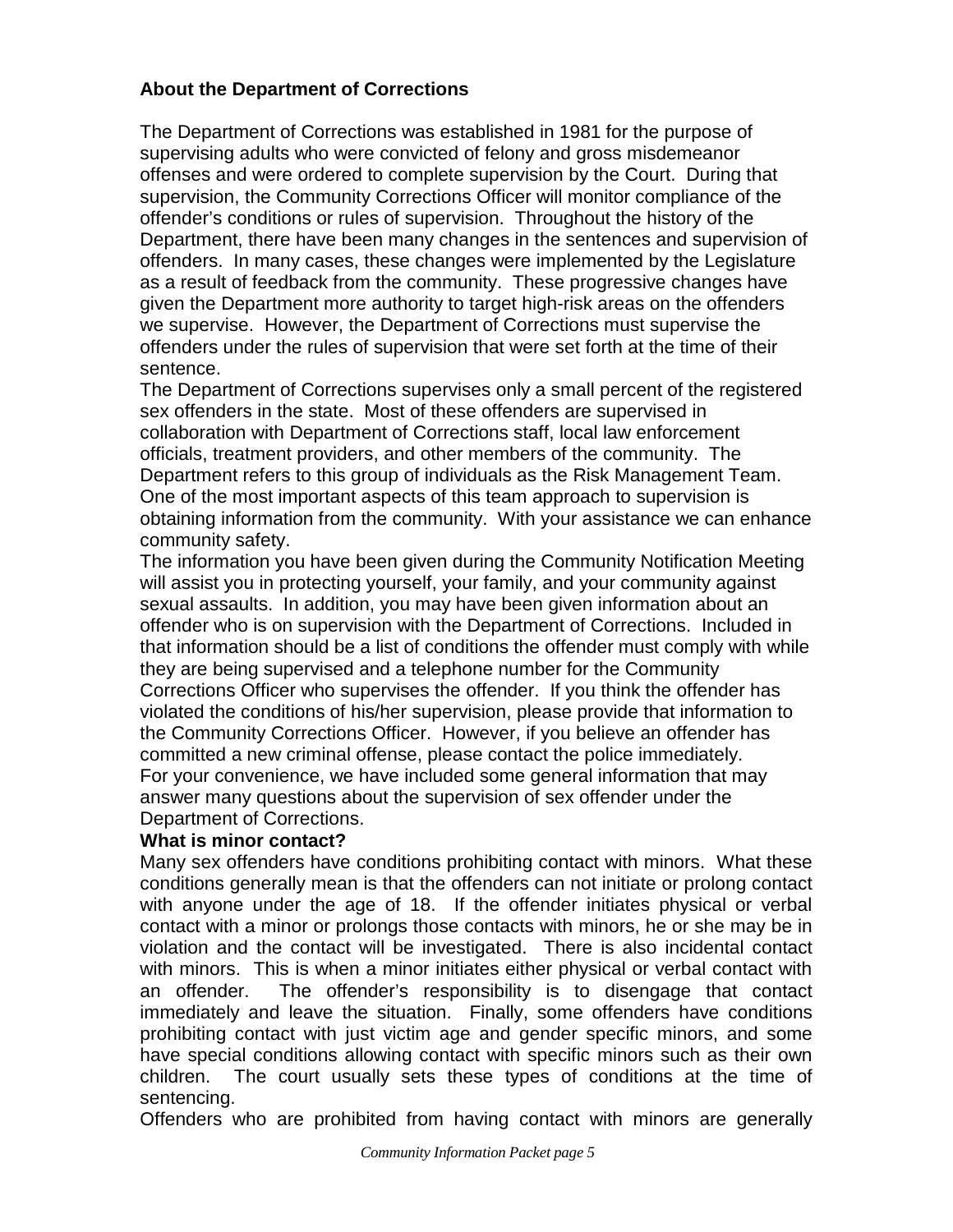required (unless specified otherwise in their J&S) to have a chaperone/guardian with them when attending church or recreational activities where the concentration of minors is generally increased. This person has met with and been approved by the therapist, CCO or both. This person is knowledgeable of the offender's crime, potential high-risk situations, and conditions. An approved chaperone/guardian has also signed paperwork and has been notified there is a potential for civil liability if they were supposed to be acting as a chaperone and a violation or new crime were to occur. If an offender is in the presence of an approved chaperone, he or she may be in the presence of minors. This does not mean any of the offender's conditions change. It allows the offender to participate in activities which are considered safer in the presence of an approved person.

**How are offender residences screened by the Department of Corrections?**

There is no "perfect" place for any sex offender to live. Sex offenders are in this and every community. They have a much better chance for success when they have a stable living environment. The Community Corrections Officer (CCO) investigates proposed addresses on a case by case basis. Each investigation is unique based upon the individual offender's risk factors, conditions of the Judgment and Sentence, conditions of supervision, and the offender's specialized needs. As part of the investigation process, the CCO may contact some or all of the following stakeholders: local law enforcement; landlords; community groups relevant to the offender's placement; neighbors; treatment providers; and the CCO's supervisor.

#### **Why is the sex offender living near kids/schools/and parks?**

Kids are everywhere! Again, there is no "perfect" place for a sex offender to live. It is almost impossible to find a location free of children. Each offender is unique and has their own individual risk factors and may or may not have a condition, which prohibits them from having contact with minors. The CCO makes every effort to minimize the offender's opportunity to contact minors or other groups at risk. Finding housing for sex offenders is a difficult task and the Department of Corrections welcomes your assistance in helping to locate housing for them.

#### **What does sexual deviancy treatment do and can offenders be cured/rehabilitated?**

Sexual deviancy treatment is designed to allow the offenders to evaluate their own offense cycle and specific high-risk behaviors that are associated with it. In many ways, sexual deviancy behaves much like alcoholism or drug addictions. Sex offenders will usually follow a fairly specific chain of events or emotional issues that eventually lead to a new offense. The goal of treatment is for the offenders to identify their cycle and to develop some tools to stop the cycle and avoid high-risk situations. For example, while someone who is a recovering alcoholic should not enter a bar, a pedophile should not go into a place where children congregate. In the end, the offender will have the tools to prevent future offenses but it is ultimately up to the individual. What can be said, is that sexual deviancy treatment has been shown to reduce the re-offense rate. Some studies have shown that offenders, who have completed sexual deviancy treatment, have less than a four- percent chance of committing a new sexual offense, compared to a 15% chance of untreated offenders.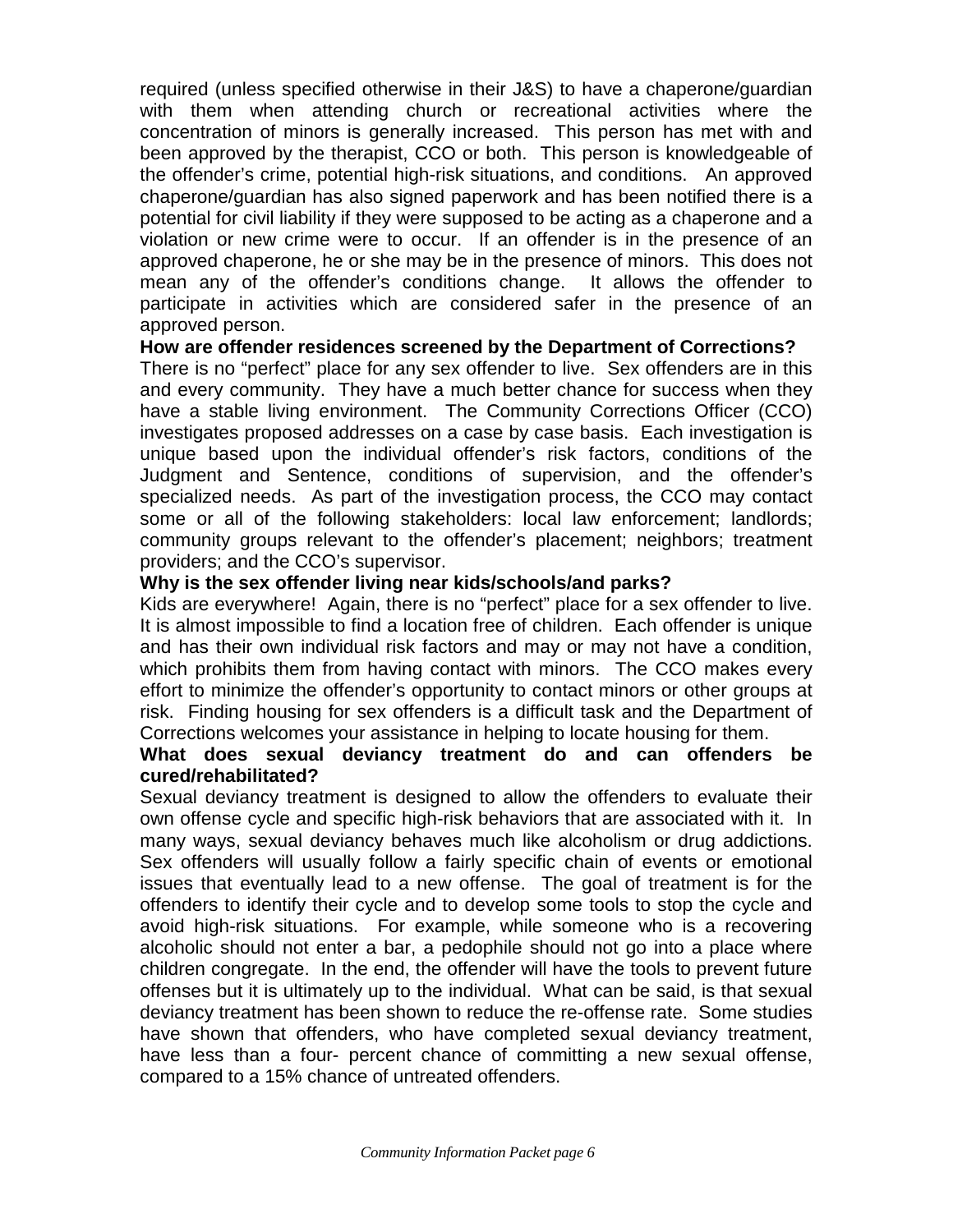# **WHY DOES LAW ENFORCEMENT CONDUCT COMMUNITY EDUCATION MEETINGS?**

As a result of the Community Protection Act of 1990, a law enforcement agency now has the opportunity to share information regarding offender's residence location, crime(s), and methods of operation and conditions of release with the public. This information is provided to you in accordance with Washington Association of Sheriffs' and Police Chiefs' (WASPC) Model Policy. We are fortunate to be able to have community notification meetings and find out about offenders that are living in our community. However, do not be lulled into a false sense of security that this is whom you need to be fearful of. It is important to know that when you gain information about a specific offender at a community education meeting, you gain knowledge to protect your family from anyone who would harm them. Whether or not you decide to talk to your children about this offender, make sure that you talk about the fact that there are many dangerous people out there that we know nothing about - the offenders that have never been caught. In the end, we hope to provide a safer community and believe that this can be achieved by interaction and communication between, and among, members of the community, victim service providers, local law enforcement and other agencies. Everyone's goal should be empowerment of the community through education. Through a proactive approach we can all assist in making our neighborhoods and homes safer, and reduce the potential for victimization. Everyone should be partners in this endeavor.

In addition to community notification meetings you may receive notice in the mail of a registered sex offender living in your community where there is no community notification meeting. It is the hope of the Snohomish County Sheriff's Office that when you receive one of these notifications that you will go to our web site to gain additional information about the offender as well as taking advantage of the resources provided through the web site. These resources support the idea of taking universal precautions to protect you and your family from anyone who might wish to harm them.

#### **SEX OFFENDER RISK LEVEL CLASSIFICATION**

The Washington Association of Sheriffs and Police Chiefs (WASPC) through the "Model Policy" established guidelines for risk level classification and the dissemination of information about sex offenders. The End of Sentence Review Committee is made up of a variety of state and local agencies that together complete risk level assessment of most sex offenders either convicted in Washington State or convicted in another state and move to Washington. The purpose of risk level assessment is to provide the community with information about convicted sex offenders who pose a moderate or high risk to re-offend.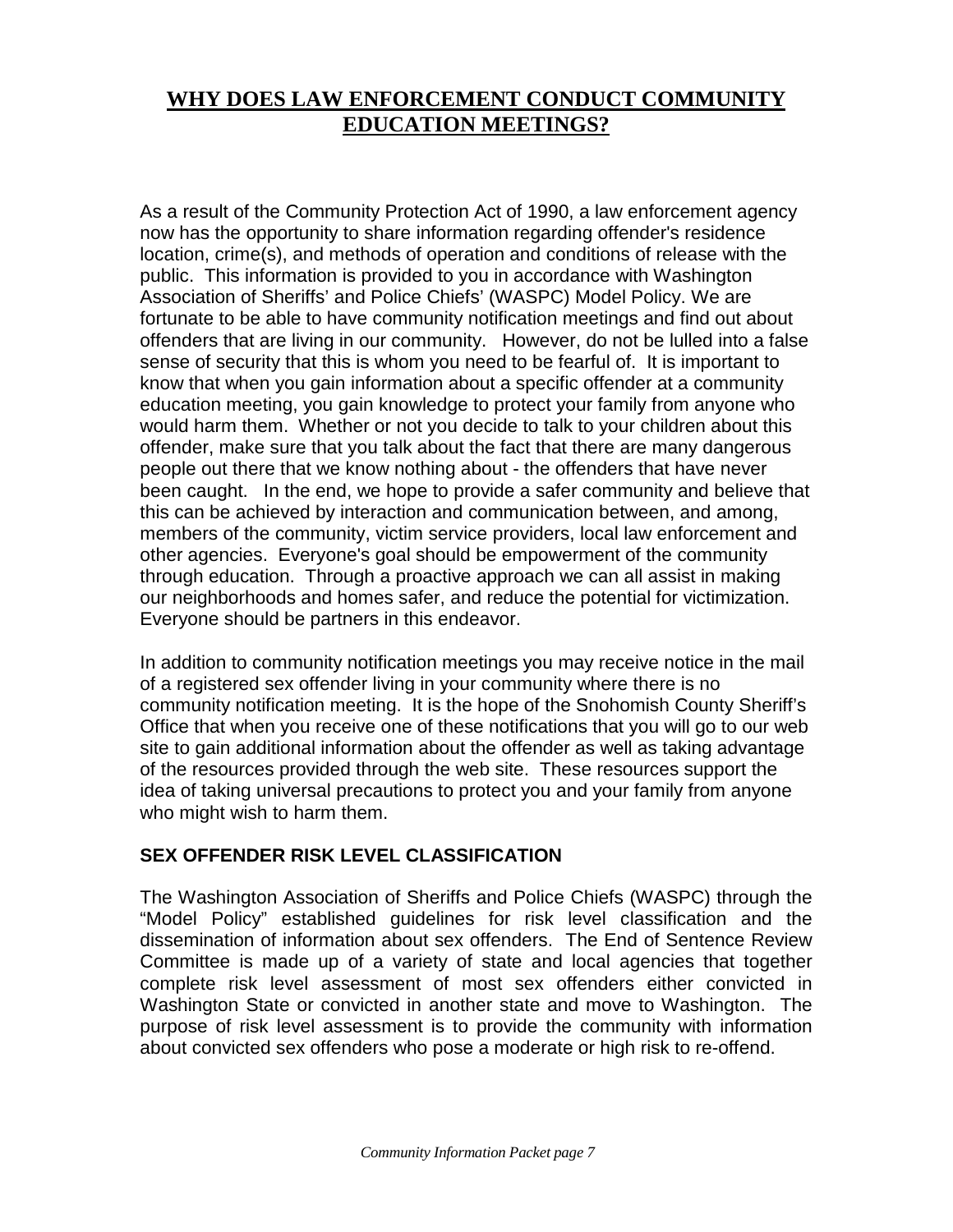For **level I offenders,** law enforcement agencies shall share information with other appropriate law enforcement agencies. If the level I offender is a juvenile, the information shall be shared with the principal of the public or private school he or she will be attending. Upon request, the agency may disclose relevant, necessary and accurate information to any victim or witness and to any community member who lives near the residence where the offender resides, expects to reside, or is regularly found. RCW 4.24.550(3)

For **level II offenders,** in addition to what is stated for level I offenders, law enforcement agencies may distribute information to those schools, child care and adult care facilities, libraries, and businesses and organizations serving children, women and vulnerable adults in the area where the registered offender resides, is expected to reside or is regularly found. (RCW 4.24.550(3). The most common method for notification of level II offenders is through notification flyers.

For **level III offenders**, in addition to what is stated for level II offenders, law enforcement agencies may disclose information to the public at large. RCW 4.24.550(3)

The county sheriff is to publish by legal notice, advertising, or news release a sex offender community notification that conforms to the guidelines established under RCW 4.24.5501 in at least one legal newspaper with a general circulation in the area of the sex offender's registered address or location. Law enforcement agencies are expected to distribute offender notification flyers to the general public and are encouraged to host, minimally, periodic community forums for expanded sex offender management information and public safety education. The county sheriff shall also cause to be published twice yearly a current list of level III registered six offenders. This list shall be maintained by the county sheriff on a publicly accessible web site and updated at least once a month, unless the information is posted on the Washington Association of Sheriffs and Police Chiefs website. RCW 4.24.550(4)

# **Sexually Violent Predator (SVP): Civil Commitment**:

There are currently hundreds of sexually violent predators civilly committed in Washington State. These offenders are housed at the Special Commitment Center (SCC) located at the McNeil Island Correctional Center. These offenders are not serving prison sentences. They fall under the jurisdiction of DSHS. To be civilly committed an offender must meet three specific criteria. 1. That they have been convicted of a sexually violent act, 2. They have been diagnosed with a personality disorder or mental abnormality, 3. That this diagnosis makes it more likely than not that they will commit a future sexually violent act.

The End of Sentence Review Committee does initial screening of cases meeting the criteria. The offender is then sent to psychologist for a forensic evaluation to professionally answer the same three questions. If the offender is found to meet the criteria then the case is forwarded to a prosecutor who will make a final determination whether the case will go forward for civil commitment. If the case does go forward then a jury trial will make the final determination if the offender is to be civilly committed.

Once the offender is civilly committed then they receive specific sex offender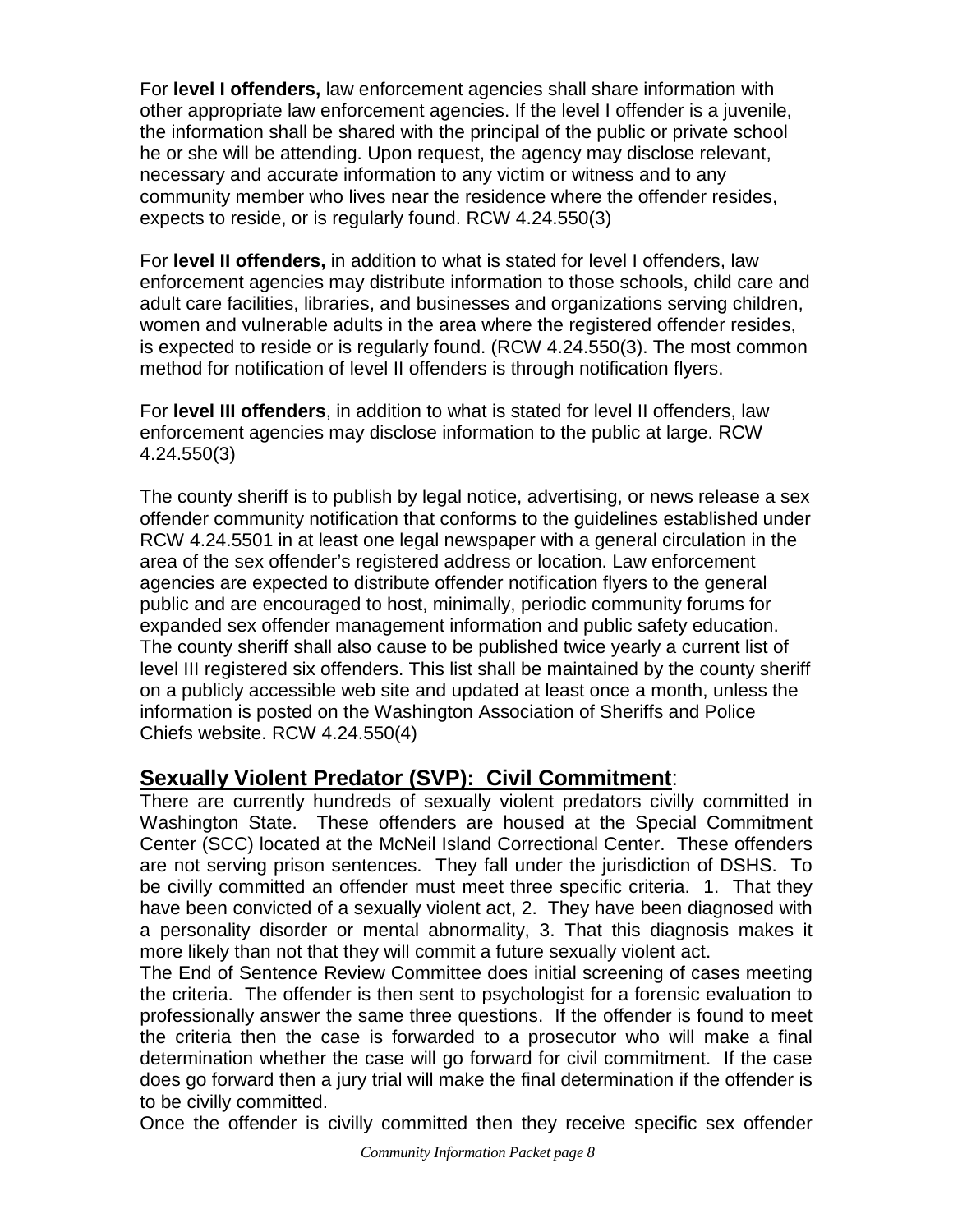treatment for sexually violent predators. After completing six phases of sex offender treatment (which may take years, if ever completed) the offender must be considered for placement in a Secure Community Transition Facility (SCTF) in the general community. The placement of these facilities is currently taking place in several counties in Washington State. These facilities are maintained by DSHS. These offenders have the highest degree of supervision at no time being left in the community without a trained DSHS employee with them. The facility is secure, alarmed and staff is on site 24 hours a day. After it is found that the offender has successfully transitioned into the community they can be released from the SCTF to maintain their own living arrangements. Any release to an SCTF, less restrictive alternative or unconditional release can only be granted through the court where the conviction as a sexually violent predator occurred.

# **TALKING TO YOUR CHILDREN ABOUT THIS OFFENDER**

Because offenders get their power through secrecy the single most effective means of protecting your child is communication with your child. They have to feel comfortable discussing sensitive matters with you. If they feel they can talk with you about their true feelings and that they will not be "put down" for it, then they will be more likely to tell you when they are put in an uncomfortable situation by a child molester. Also, children need to know that there are many adults who can help if they have a problem.

The National Center for Missing and Exploited Children provides handouts such as "Personal Safety for Children" and "Child Protection" which explain basic safety rules for children. For a list of free child safety pamphlets, call the National Center for Missing and Exploited Children, toll free (1-800-843-5678) the Jacob Wetterling Foundation toll free (1-800-325-HOPE), or call your local sexual assault program, victim services agency, or social services agency.

### **NOW THAT I KNOW THAT A SEX OFFENDER LIVES IN MY NEIGHBORHOOD, WHAT SHOULD I DO DIFFERENTLY TO PROTECT MY FAMILY AND MYSELF?**

Open communication between parents and children are vital components of family safety. Talk to your children. Explain in general terms that this person has hurt someone before and that children should stay away from this individual. Review safety tips. Be aware of common lures. Remember, the purpose behind community notification is to reduce the chances of further victimization of persons by this offender. The information gained through this notification should assist you and your family in avoiding situations that allow for easy access to victims. Don't harass your neighbor. An offender put in a stressful state is more likely to relapse. Let's help them succeed. We win with fewer victims.

# **WHAT DO I TELL MY KIDS ABOUT THIS OFFENDER?**

Avoid scary details. You may know more than your children need to know. Keep information general, as it may protect them from others who would try to harm them as well. Explain the importance of avoiding dangerous situations in general rather than trying to teach them how to be safe from just the one person you know about.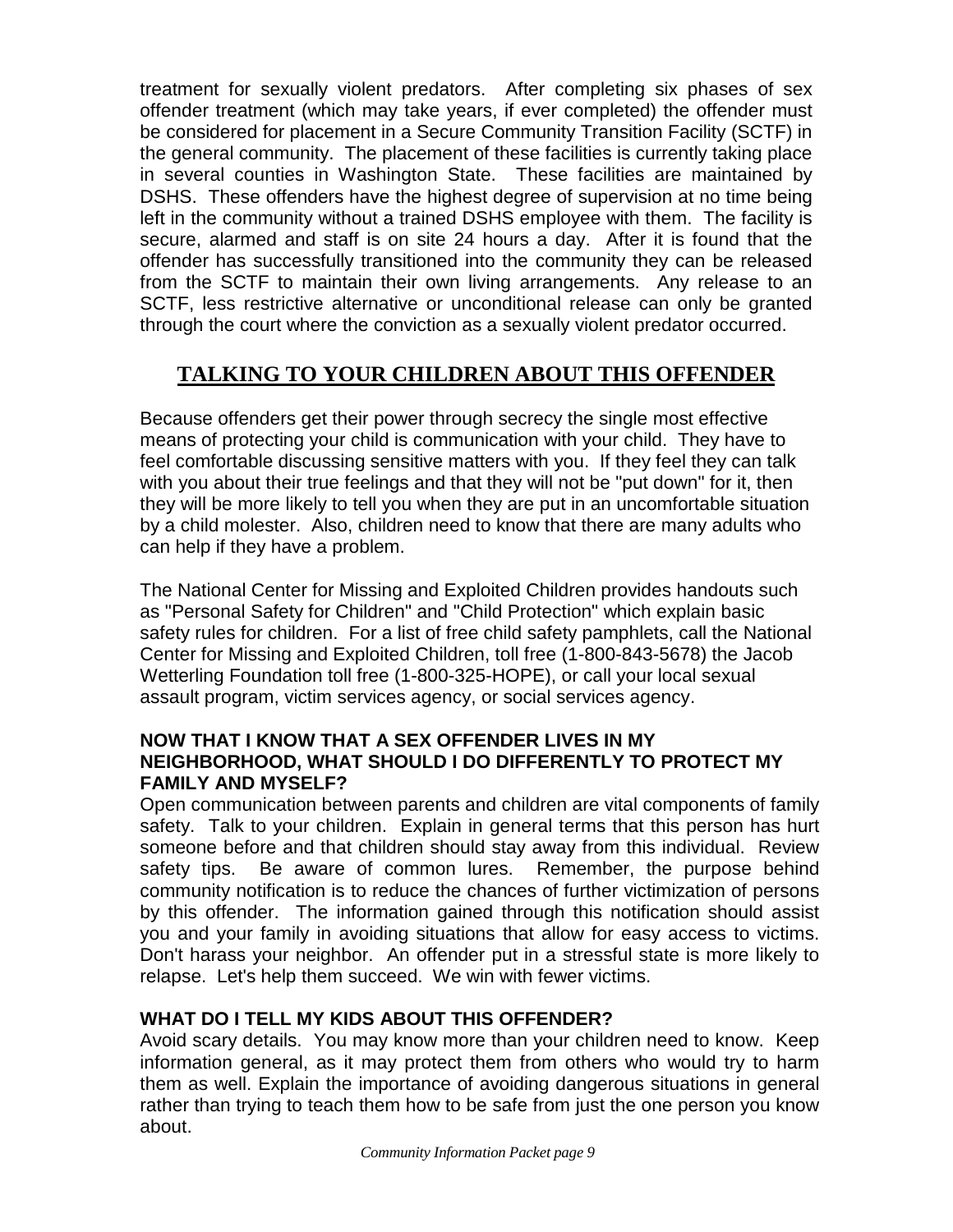Some basics to tell your kids about this offender:

DON'T accept a ride from the offender.

DON'T go into the home or yard of the offender.

TELL your parents if this person approaches you, or offers you toys, money or gifts.

TRY to use the buddy system when kids play outdoors.

CALL 911 if your parents aren't home and this offender approaches you.

If you are aware that this offender has done any of these things, call 911.

#### **ARE YOU GOING TO TELL US IF THE OFFENDER MOVES OUT OF THIS NEIGHBORHOOD SO WE DON'T HAVE TO WORRY ANY MORE?**

No. The information shared about sex offenders is basic safety information that we should all be aware of. There are sex offenders in this and every community. It would serve no purpose to have people relax, or not follow safety measures because the one they knew about moved from the neighborhood.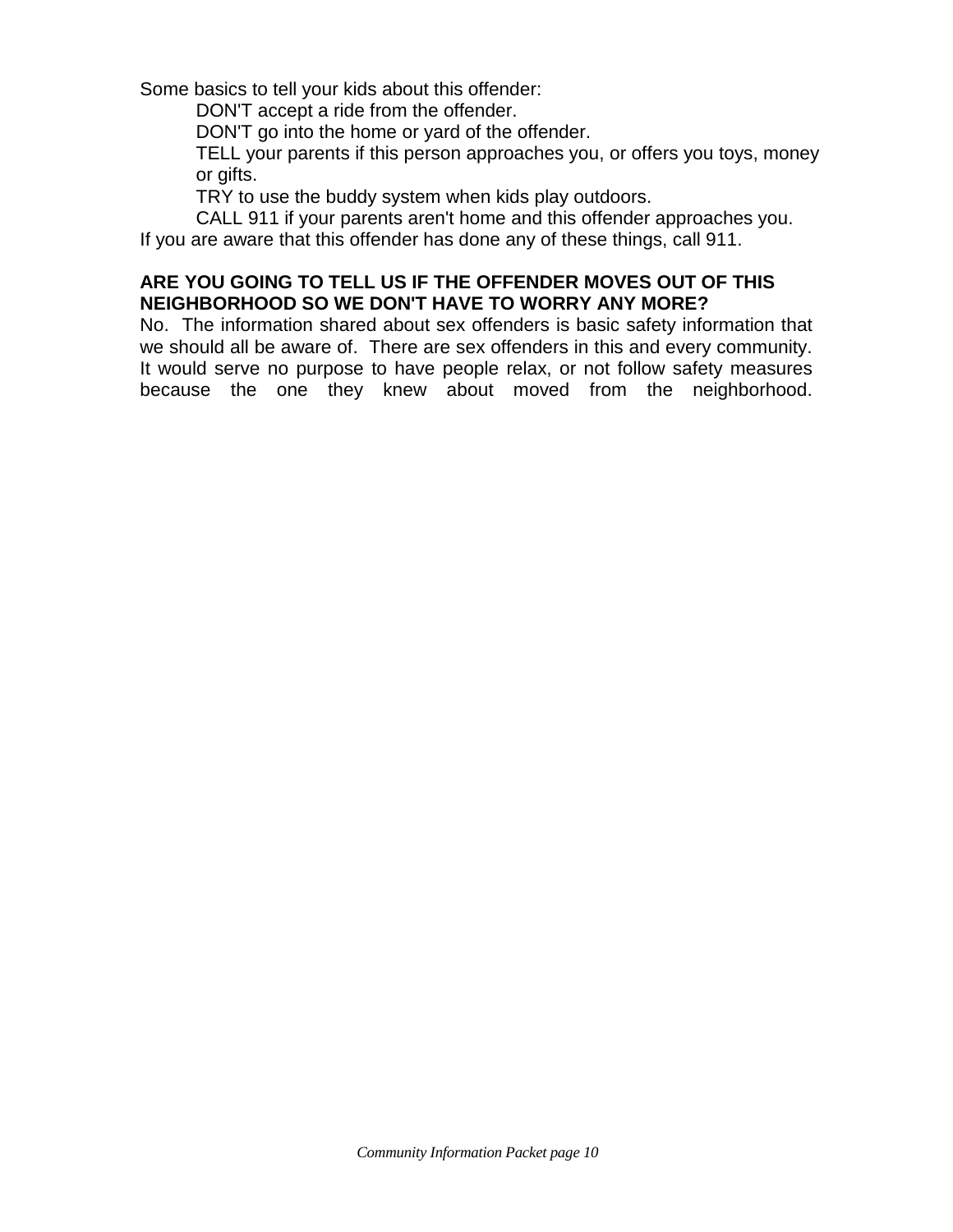# **WHO ARE THE OFFENDERS?**

When most people imagine a child molester, they picture some ugly, old man in a trench coat coaxing children to come to him in exchange for some candy. They don't picture Uncle Joe or Aunt Lorraine, their neighbor next door, the friendly parishioner, another family member, or trusted co-worker. They don't think of mom or dad, or in the case of single parents, their significant other. This misconception has been effectively dispelled through information obtained in thousands of child sexual abuse investigations over the years. Child molesters come from all walks of life and from all social economic groups. They can be male or female, rich or poor, employed or unemployed, religious or non-religious, or from any race. People unknown to them, relatives, friends, or caregivers can molest children.

Both men and women molest children, although the majority of those identified and prosecuted for sex offenses, are men. Adults who molest children can generally be divided into two groups, according to their behaviors. A small percentage of sexual offenders have a lifelong exclusive attraction to children and have little or no emotional interest in adult partners. These offenders are classified as pedophiles. Most pedophiles have molested numerous children. However, the majority of sex offenders are not exclusively attracted to children. They generally have adult relationships, and generally have fewer child victims. Also, adults who molest children of their same gender (i.e. an adult male who molests a boy) are not necessarily homosexual.

The incestuous or intra-familial molester is usually an adult male (father, stepfather, grandfather or live-in boyfriend of the mother), however, mothers or other female caregivers also sexually abuse children. The molestation is usually secretive and is sometimes accomplished through misuse of power, mental duress, bribes, tricks or misuse of parental role under the guise of sex education or threats. The molestation usually occurs over an extended period of time, occasionally into the victim's adulthood.

Children are also molested by other children. A significant portion of children are molested by juvenile offenders. Juvenile offenders may offend against other children in their family, such as younger siblings or extended family members. They may also molest extra-familial children that they have regular access to, such as children in the neighborhood or children they baby-sit. Any sexual contact between juveniles, when one is over the age of sexual consent (16), and the other is under, may be considered a criminal act. When both children are under the age of sexual consent, a criminal act is committed when one child is more than two years older than the other child (i.e. a 12 year old boy having sexual contact with a 7 year old boy), or there are forceful or coercive elements. Sexual exploration between peer age children which does not contain forceful or coercive elements is not considered a crime.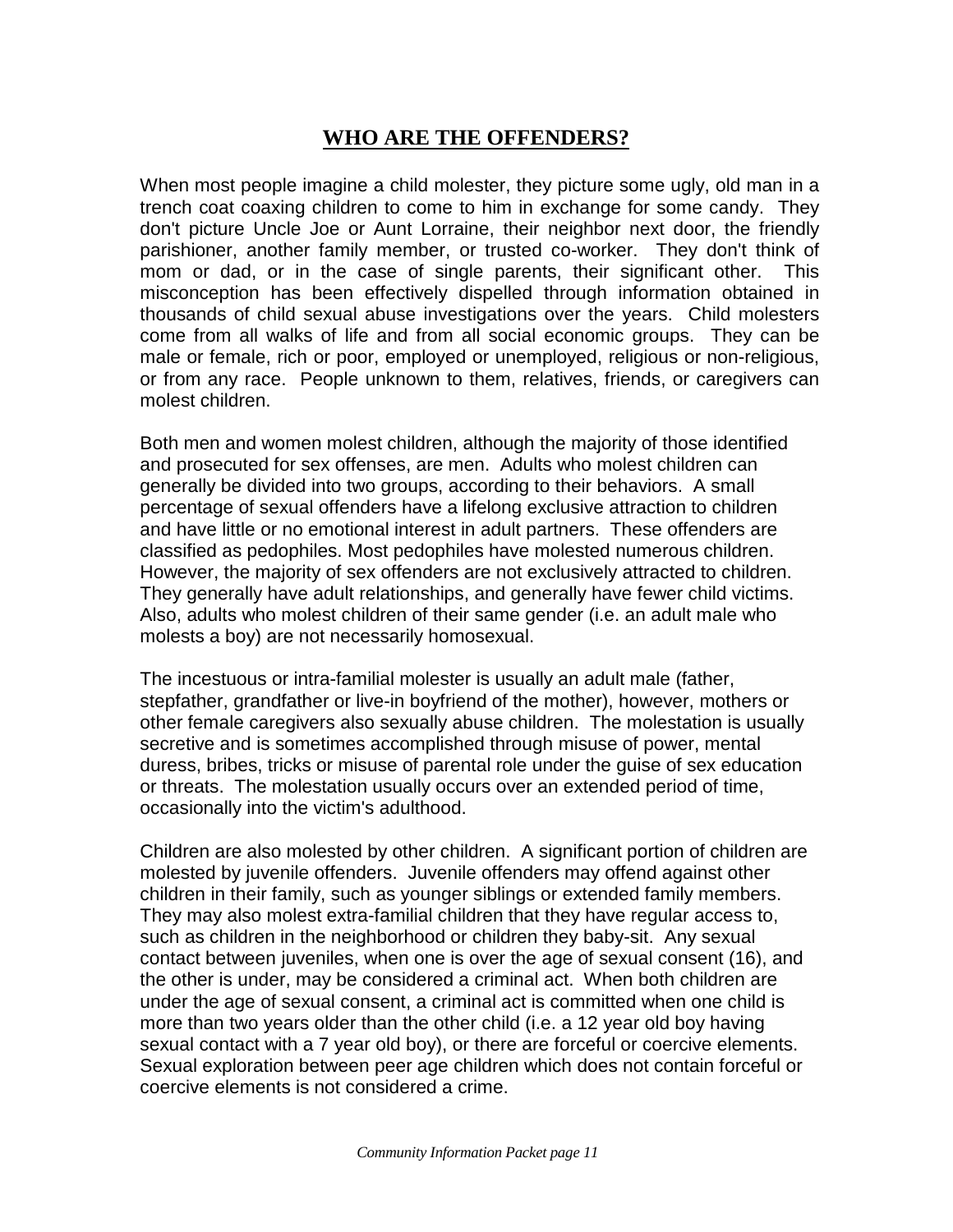## **Understanding Sex Offenders: What the Sex Offenders Tell Us**

*Barbara Boslaugh Haner, MN, ARNP*

There are over 20,000 registered sex offenders currently residing within Washington State. Although most media attention is given to known sex offenders moving into the area, the majority of sex offenders are unknown to the general public. The typical sex offender is male, at least a high school graduate, is more likely than other criminals to be employed and typically do not have criminal records. Although many believe offenders are dirty old men in trench coats lurking in the bushes around schools, in fact 85%-90% of child sexual abusers are known to the family. Sex offenders most often are family members, friends, and other adults with significant relationships with children who rely on secrecy and manipulative behavior patterns to identify and target their victims. Additionally, while most other criminals decrease their criminal activity as they age, sex offenders typically do not. Instead, most sex offenders continue to offend against their targeted populations until they are physically incapable.

Child sexual abuse usually begins with a sex offender gaining both the parent's and the child's trust and friendship, becoming a valuable and indispensable part of the family. Once a relationship has been established, the offender will begin to test the child's knowledge and ability to protect themselves. Sexual jokes, back rubs, "accidental" sexual touching, and hugging, often done in the presence of the parent, are utilized to "test the waters." If these behaviors are not received with alarm, the offender will increase the amount and type of sexual exposure. To adjust the child to sexual activity, offenders commonly utilize casual or accidental exposure to pornography.

Offenders also take great precautions to avoid causing physical pain or injury to their victims because injury sharply increases the likelihood the child will disclose the behavior. Most sex offenders of children are content with self-exposure, fondling, masturbation, and oral sex. Penile penetration is rare. This preparation, or grooming process, is often so sly that children are not aware that these behaviors violate the "good touch, bad touch" philosophy that is the current gold standard for education. The emphasis on "stranger danger" is not applicable within this criminal act. By creating an environment that isolates the child from their peers and other family members, the offenders often instill a sense of responsibility for the sexual behavior on the child.

What do the offenders tell us about prevention? Turning to convicted offenders has generated concrete suggestions to decrease the risk of child sexual assault.

- Secrets: Offenders tell us that teaching the dangers of secret friendships, secret gifts, secret behaviors, and secret places is more valuable than any other educational format.
- Believe: Listen, and trust your child. Children rarely lie about sexual abuse.
- Education: Teach accurate and healthy values about sexuality. If we don't teach our children about sex, the offenders will.
- Remind: Frequently remind your child about when and where people can touch their bodies.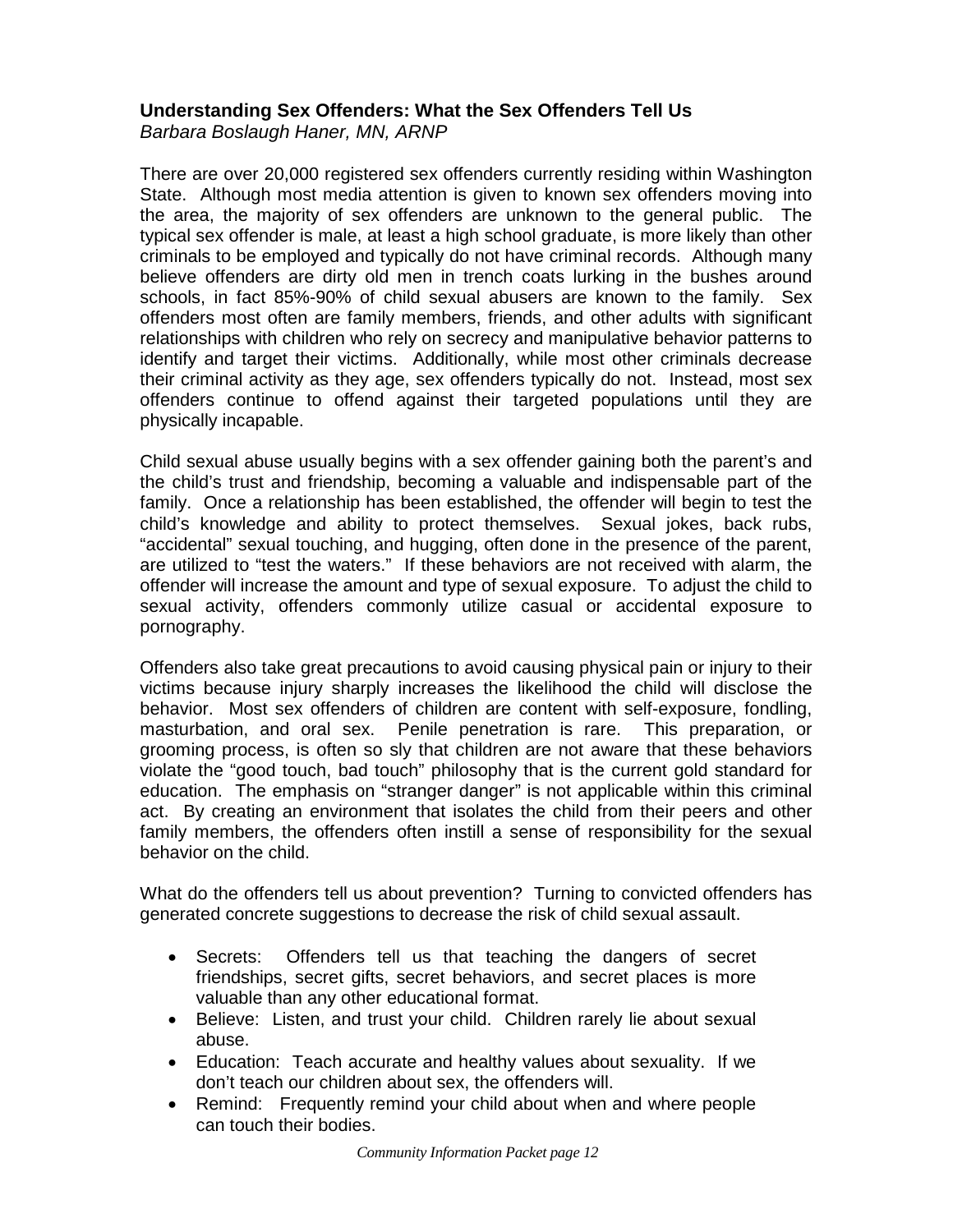• Monitor: Get to know your child's friends and peers, as well as adults that have contact with your child. Be wary of older children and adults who want to spend a lot of time alone with your child. Are the gifts or privileges your child receives appropriate?

Increased awareness and understanding of how offenders target and maintain their victims is vital to effective prevention. From information supplied by convicted offenders, programs can be developed that effectively counteract the methods utilized by offenders. Without good safety programs and informed professionals and parents, children will continue to be vulnerable and sexually victimized.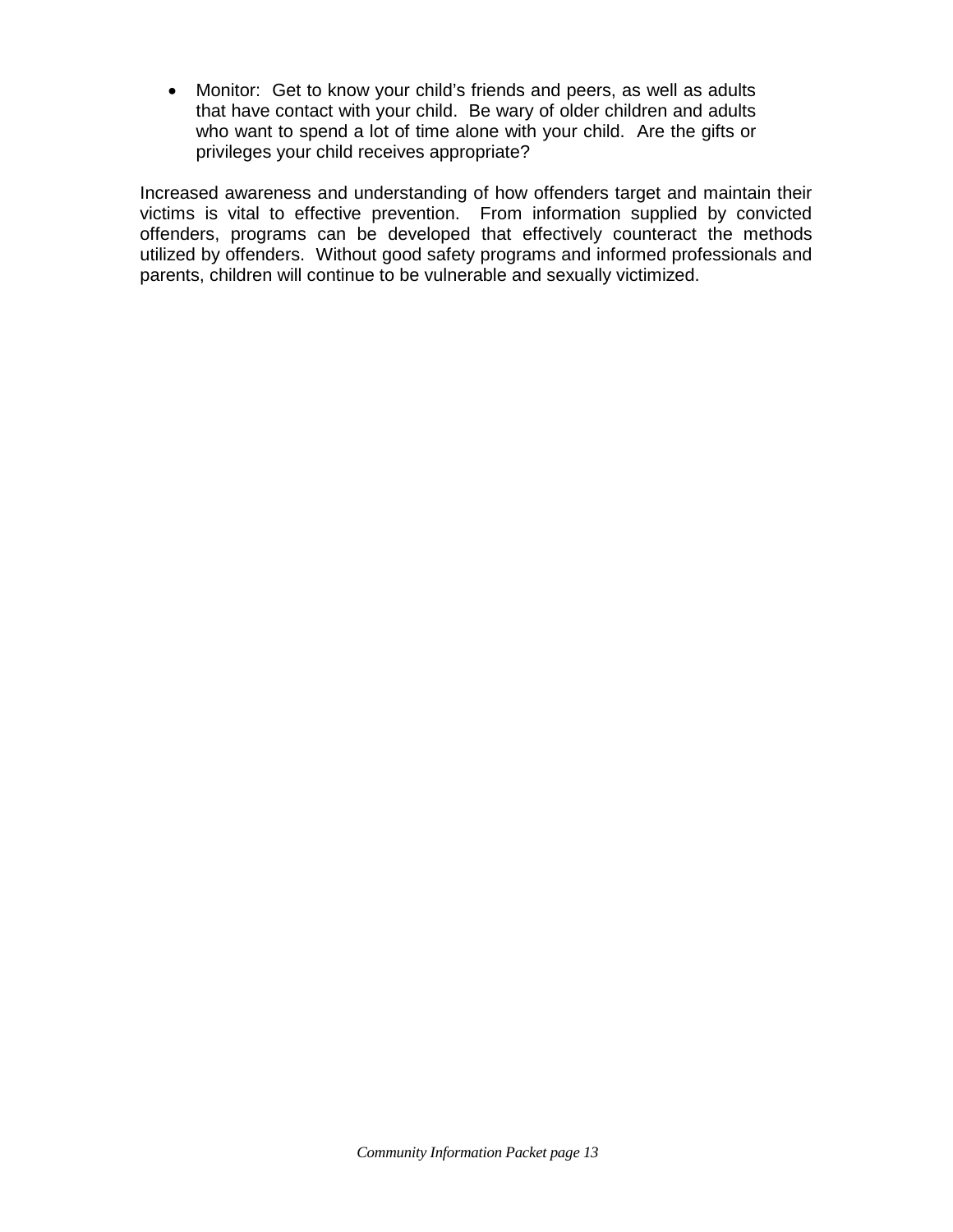#### **BEHAVIORAL INDICATORS OF MEN OR WOMEN WHO HAVE MOLESTED CHILDREN**

**CAUTION:** Some people who have molested or plan to molest a child exhibit no observable behavior pattern that would be a clue to their future actions.

## **PERSONS WHO MOLEST CHILDREN OFTEN:**

- 1. Are aware, in many cases, of their preference for children before they reach age 18. Most offenders are adult males, but some women also molest children.
- 2. Are usually in an adult relationship or are married. A small number never marry and maintain a lifelong sexual and emotional interest in children.
- 3. Relate better to children than adults and may feel more comfortable with children and their interests.
- 4. Have few close adult friends.
- 5. Prefer children in a specific age group.
- 6. Prefer one gender to the other; however, some are bisexual in their preference.
- 7. Seek employment or volunteer opportunities with programs involving children in the preferred victim age group for this type of offender.
- 8. Pursue children for sexual purposes and may feel emotionally attached to the extent that emotional needs are met by engaging in relationships with children. Example: An adult man spends time with neighbor children or relatives and talks at length about his feelings for them or his own feelings of loneliness or loss in order to get the child's sympathy.
- 9. Photograph or collect photographs of their victims, dressed, nude or involved in sexual acts.
- 10. Collect child erotica and child-adult pornography which may be used in the following ways:
	- a) To lower the inhibitions of victims.
	- b) To fantasize when no potential victim is available.
	- c) To relive past sexual activities.
	- d) To justify their inappropriate sexual activities.
	- e) To blackmail victims to keep them from telling.
- 11. Possess alcohol or narcotics and furnish them to their victims to lower inhibitions or gain favor.
- 12. Talk with children in ways that equalize their relationship.
- 13. Talk about children in the same manner as one would talk about an adult lover or partner.
- 14. Seek out organizations (such as North American Man-Boy Love Association/NAMBLA) and publications that support his sexual beliefs and practices.
- 15. Offer to baby-sit or take children on trips in order to manipulate situations to sleep with or be near children or bathe or dress them.
- 16. Are seen at parks, playgrounds or places frequented by children or teenagers.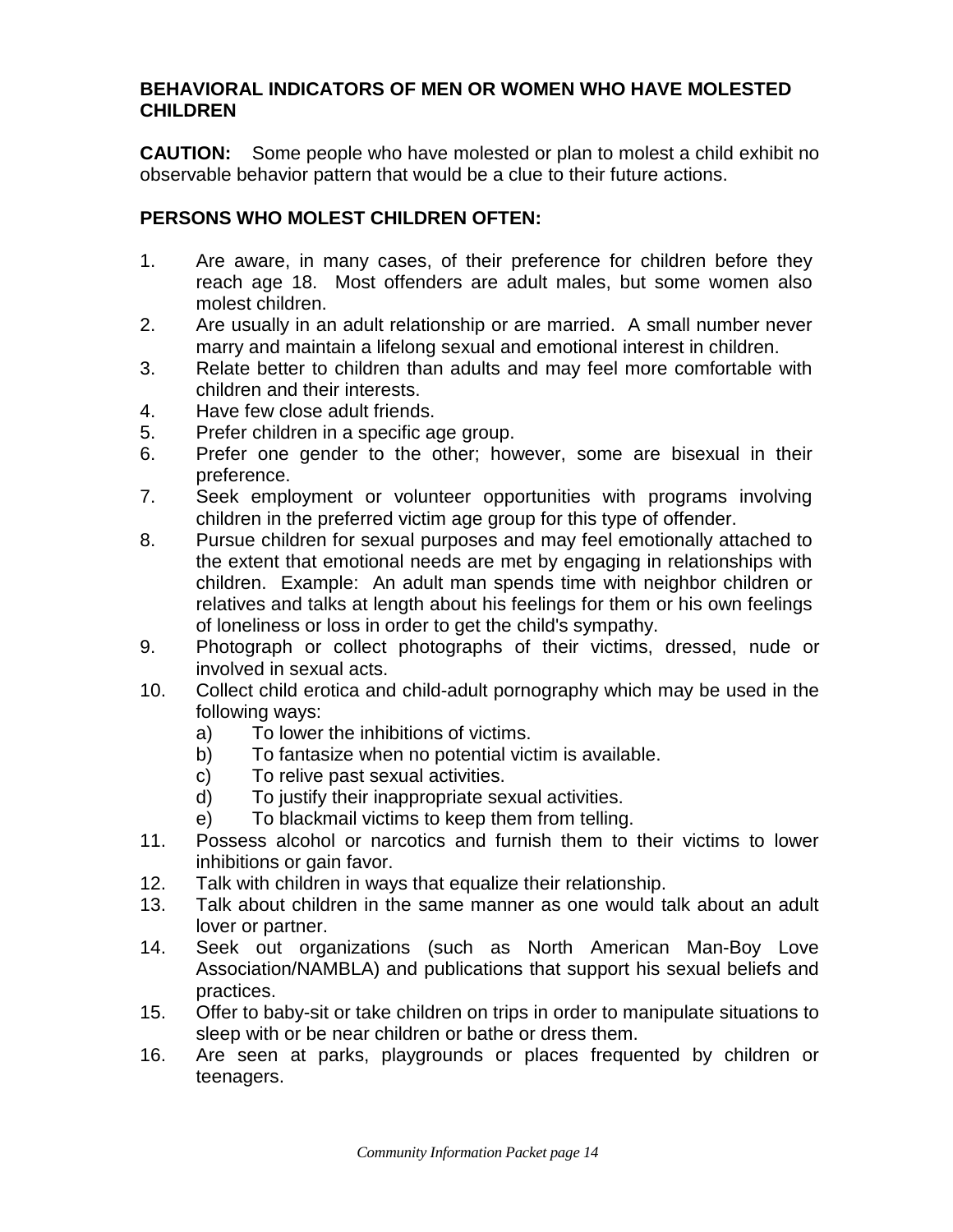# *UNDERSTANDING GROOMING*

Grooming techniques are specific behaviors that sex offenders engage in which increase the likelihood that they will successfully be able to abuse a child and not get caught. The behaviors are planned and serve the purpose of preparing the victim or the people around the victim, making it easier for the perpetrator to offend against the child.

Most sexual-abuse is preceded by grooming, particularly when the victim is known to the offender. Grooming is a process that can take quite a while, even months or years, and can be very subtle and sneaky. Victims of grooming often do not realize that they are being manipulated until after they have been sexually abused, and even then, some victims do not see how the grooming led to their abuse.

The first step in grooming is used to identify potential victims. Offenders give children "tests" to see who might offer the least resistance to being abused. Offenders look for children who:

- Are vulnerable
- Have poor boundaries
- Will keep a secret
- Have poor self-esteem
- Have few social supports or friends
- May have behavioral problems

Grooming is used to gain a child's trust and confidence so that they will want to spend time with the perpetrator. Behaviors used to accomplish this include:

- Singling out specific children for attention
- Giving gifts, particularly those that may be allowed by a parent
- Allowing children to violate parent's rules
- Relates to the child as a peer through music, movies, and other common interests
- Bribing children
- Providing drugs or alcohol
- Taking the child on special outings

Grooming is used to increase a child's comfort level with being touched and with sexual material. These behaviors may include:

- Physical contact such as tickling or wrestling
- "Accidentally" touching a child's genitals
- Using excuses such as checking development or cleaning to look at and touch a child's genitals
- Sexually explicit conversations
- Viewing pornography with the child

Once abuse has occurred, grooming techniques are used to manipulate children into keeping the abuse a secret and to feel responsible for the abuse. Behaviors that help to accomplish this goal include: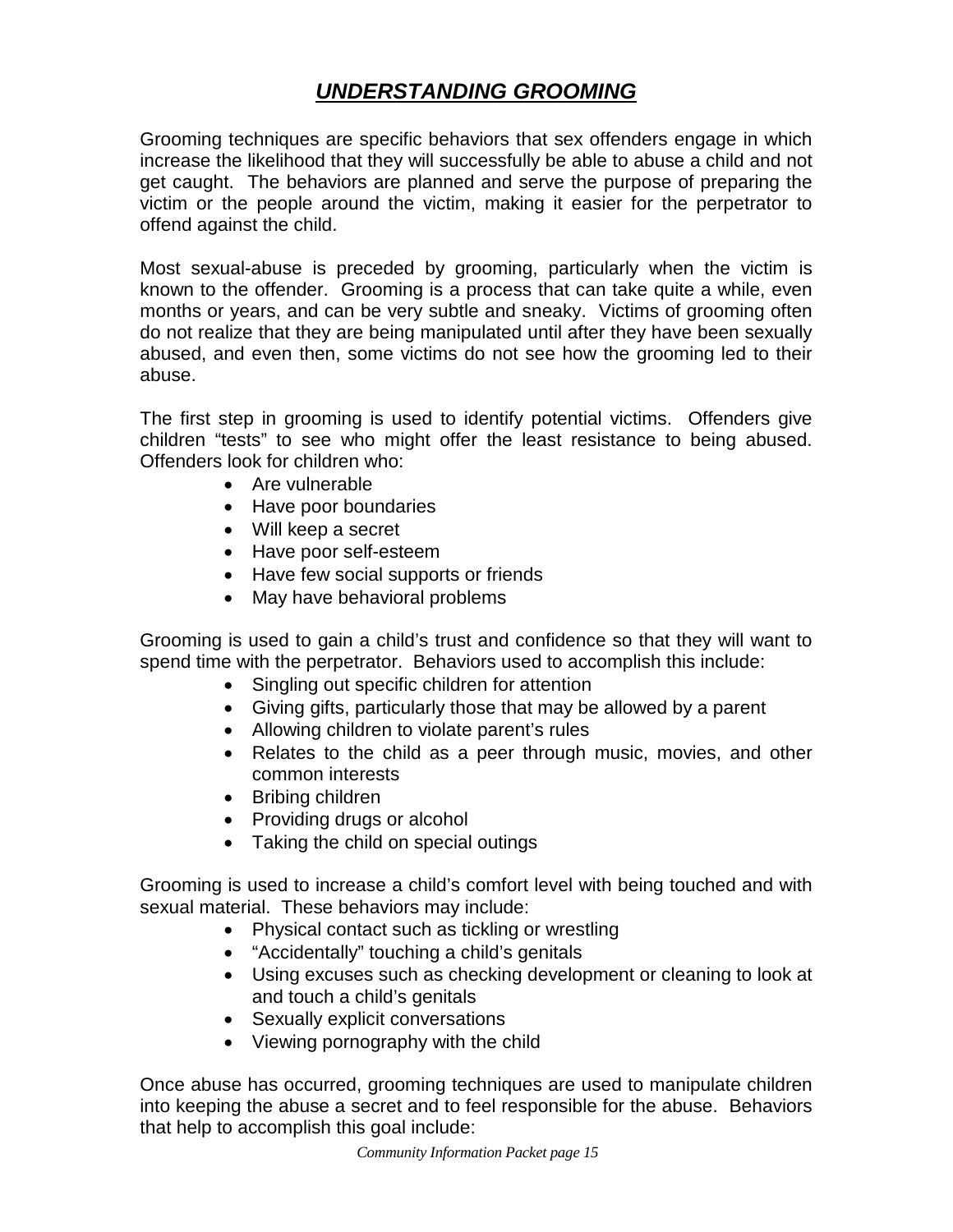- Threats of harm to the child or family
- Threats of harm to the offender, such as "I will go to jail" or "I will never be able to see you again"
- Telling children that they are "learning" about sex
- Telling children that they "like" it or "want" the abuse
- Telling children that no one will believe them if they tell
- Threatening to show pictures or videos of child's abuse

Offenders don't only groom children, but they use specific behaviors to gain the trust of family and community members. This decreases the likelihood that people around them will be concerned about their behavior and makes the victim less likely to be believed if they do disclose. Offenders engage in such behaviors as:

- Being very charming and helpful
- Taking jobs or volunteer positions where they have access to children
- Establishing themselves as an insider very quickly
- Making themselves indispensable, either financially or through other means

This grooming process is a critical time for adults to intervene and prevent the abuse of a child. Identifying the behaviors of an adult who is a potential risk of harm to children and taking action to intervene is the key to protecting children. If you think a child is being groomed, trust your "gut feeling" and act on it:

- Listen for statements or questions from your child that would support your suspicions
- Encourage your child to tell you more about the time he or she spends with the person
- Assert yourself and end questionable behavior
- Be willing to stop all contact between the child and the potential abuser, even if it makes you the "bad guy"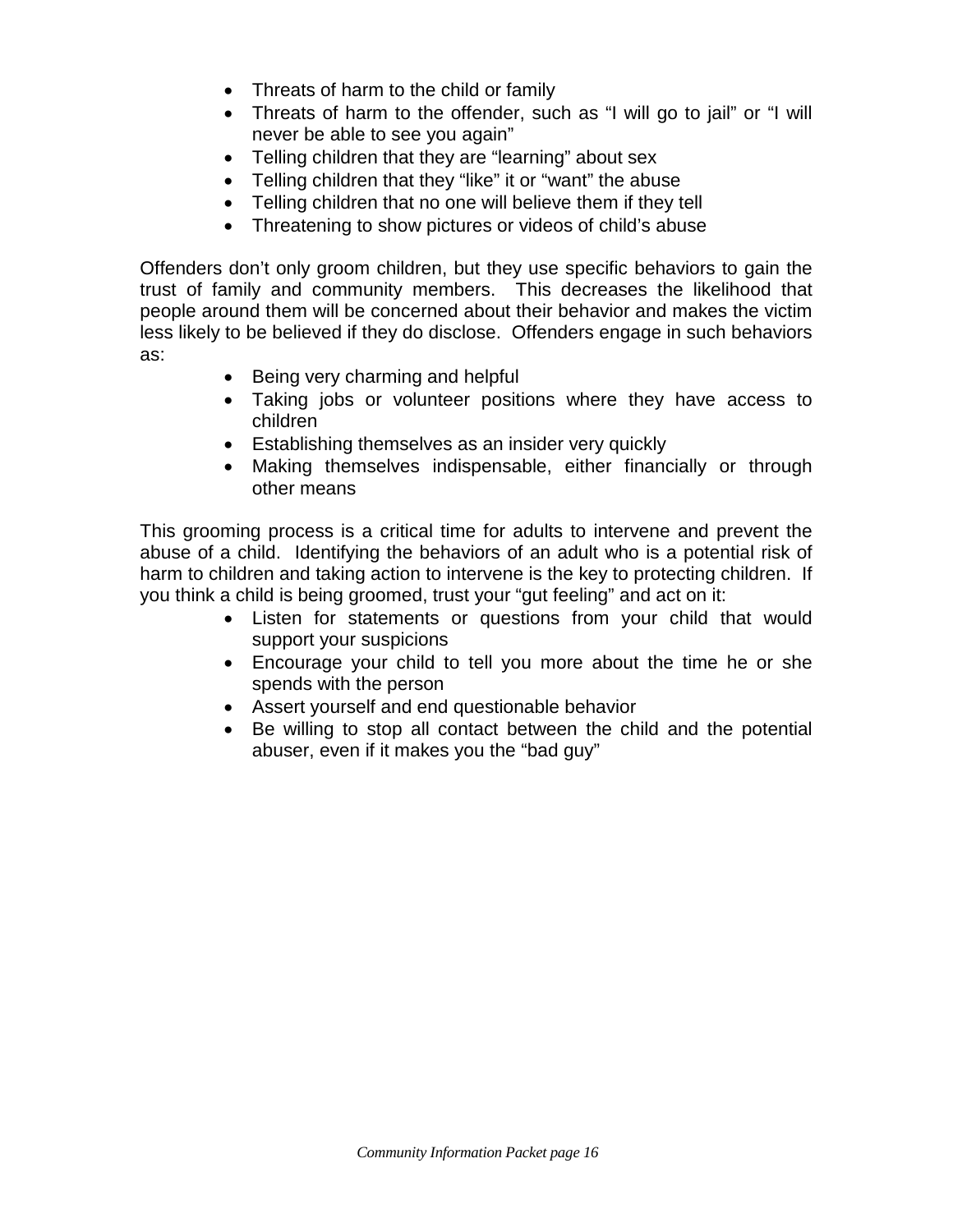# **FACTS ABOUT CHILD SEXUAL ABUSE**

Child sexual abuse is the exploitation of a child for the sexual gratification of an adult or any significantly older person. It is called incest if it occurs between family members. Child sexual abuse can include a variety of behaviors including fondling, verbal stimulation and pornography, but also more violent behaviors such as rape.

### **SCOPE OF THE PROBLEM**

- One in four girls is sexually assaulted by age 18.
- One in five boys is sexually assaulted by age 18.
- Over 1/3 of child sexual abuse cases involved children five years old or younger.
- 85-90% of child sex offenders are known to victims and their family.

#### **CHARACTERISTICS**

- Sexual abuse may begin when a child is in early childhood and may last several years.
- Most children do not tell anyone about sexual abuse.
- The typical offender is a male using his position of power to take advantage of a child's trust, need for affection and innocence.
- Child sexual abuse occurs in all socio-economic and racial groups.
- Children very rarely lie about sexual abuse incidents.

#### **PREVENTION**

Education can help prevent sexual exploitation of children. Children and adolescents can learn to recognize potentially exploitative situations and can learn to say "no" to inappropriate touching. Parents can teach these skills to their children. Schools can implement a child sexual abuse prevention curriculum into their health program. Providence Intervention Center for Assault and Abuse can provide age appropriate materials for discussions with your child(ren).

#### **DISCLOSURE**

Children may disclose sexual abuse in a variety of ways. They may come to you in private, and tell you directly and specifically what is going on. Unfortunately, this is one of the less common ways for children to disclose. More common ways include:

#### INDIRECT HINTS

For example, "My brother wouldn't let me sleep last night." "Mr. Jones wears funny underwear." "Daddy's trying to poison me." "My babysitter keeps bothering me." A child may talk in these terms because he/she hasn't learned more specific vocabulary, feels too ashamed or embarrassed to talk more directly, has promised not to tell, or for a limited vocabulary. Keep in mind that in order to make a report you do not need to know exactly what form the abuse has taken.

#### DISGUISED DISCLOSURE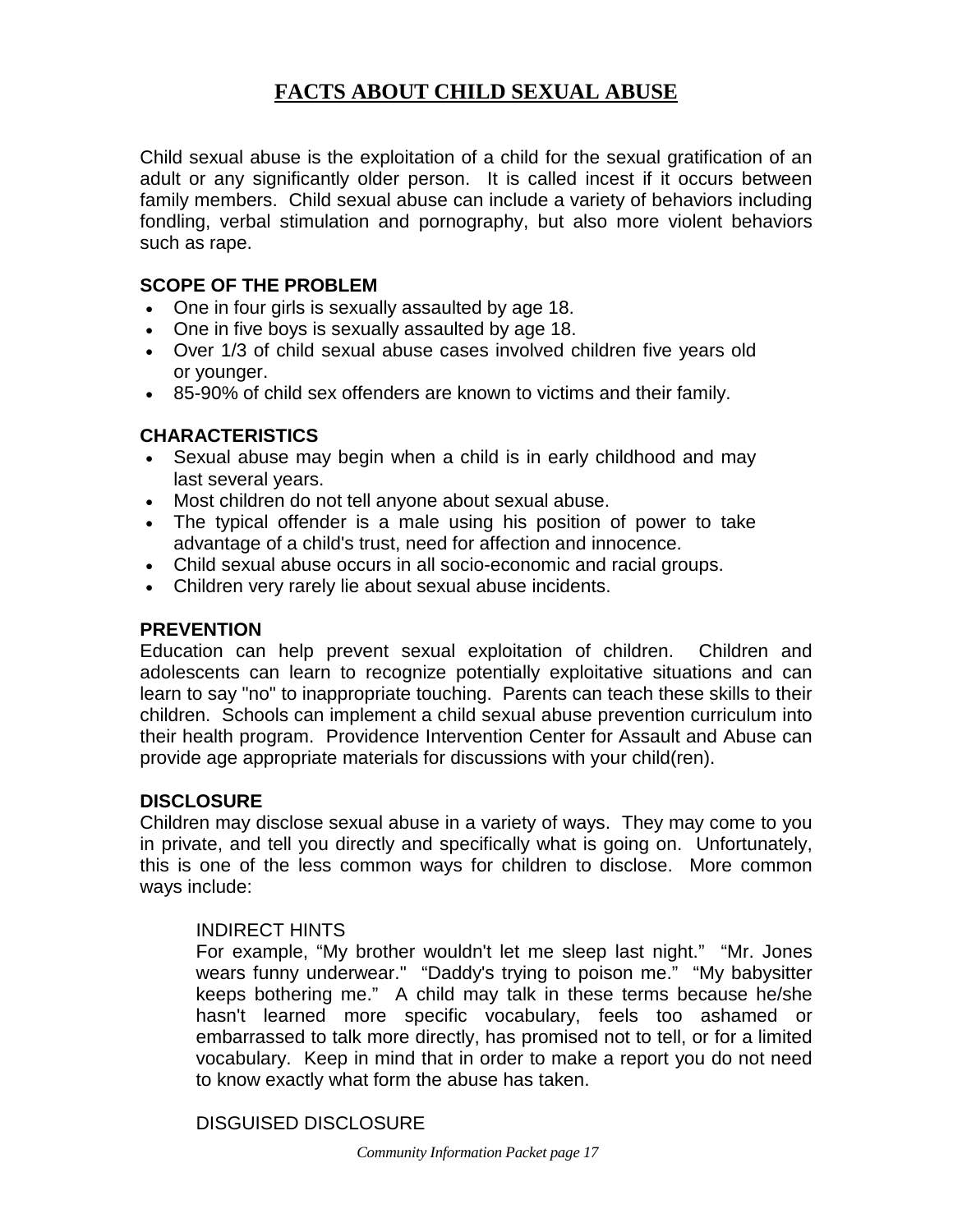"I know someone who is being touched in a bad way. What would happen if a girl told her mother she was being molested but her mother didn't believe her?" Here the child might be talking about a friend or sibling, but it just as likely to be talking about him/herself. Encourage the child to tell what he/she knows about the "other child." It is probable the child will eventually tell you whom they are talking about.

#### DISCLOSURE WITH STRINGS ATTACHED

"I have a problem but if I tell you about it you have to promise not to tell anyone else." Most children are all too aware that some negative consequences will result if they break the secret of abuse. Often the offender uses the threat of these consequences to force the child to remain silent. Let the child know you want to help him/her and that the law requires you to make a report if the child discloses abuse; just as the molestation itself if against the law, so too it would be against the law for you not to report. Assure the child you will respect his/her need for confidentiality by not discussing the abuse with anyone other than those directly involved with the legal process who might include the school nurse or counselor, school principal, and/or the CPS investigator.

#### **HERE ARE SOME SUGGESTIONS FOR RESPONDING TO DISCLOSURE**

- Find a private place to talk with the child.
- Do not panic or express shock.
- Express your belief that the child is telling you the truth.
- Use the child's vocabulary.
- Reassure the child that it is good to tell.
- Reassure the child that it is not her/his fault, that she/he is not bad.
- Determine the child's immediate need for safety.
- Let the child know that you will do your best to protect and support her/him.
- Let the child know what you will do.
- Report to the proper authorities.
- If a child discloses during a lesson, acknowledge the child's disclosure and continue the lesson. Afterwards, find a place where you can talk with the child alone. It is best to present the curriculum before a playtime or recess so that you have a natural opportunity to talk with children privately, if they come forward.

# **REPORTING ABUSE**

If you have a concern that any child is being abused, your role is NOT to investigate the situation. It is your responsibility to report the abuse, which begins the process of allowing professionals to figure out what has happened and get help for the child. It can be difficult not to ask the child questions about what happened, but this can hurt an investigation and may make it difficult for professionals to determine what has occurred. Many people are a mandated reporter, which means they are required by law to report concerns for child abuse, such as medical providers, teachers, daycare workers and counselors. In most cases, it is best to report initial concerns for abuse to Child Protective Services and they will decide if reporting to law enforcement is necessary.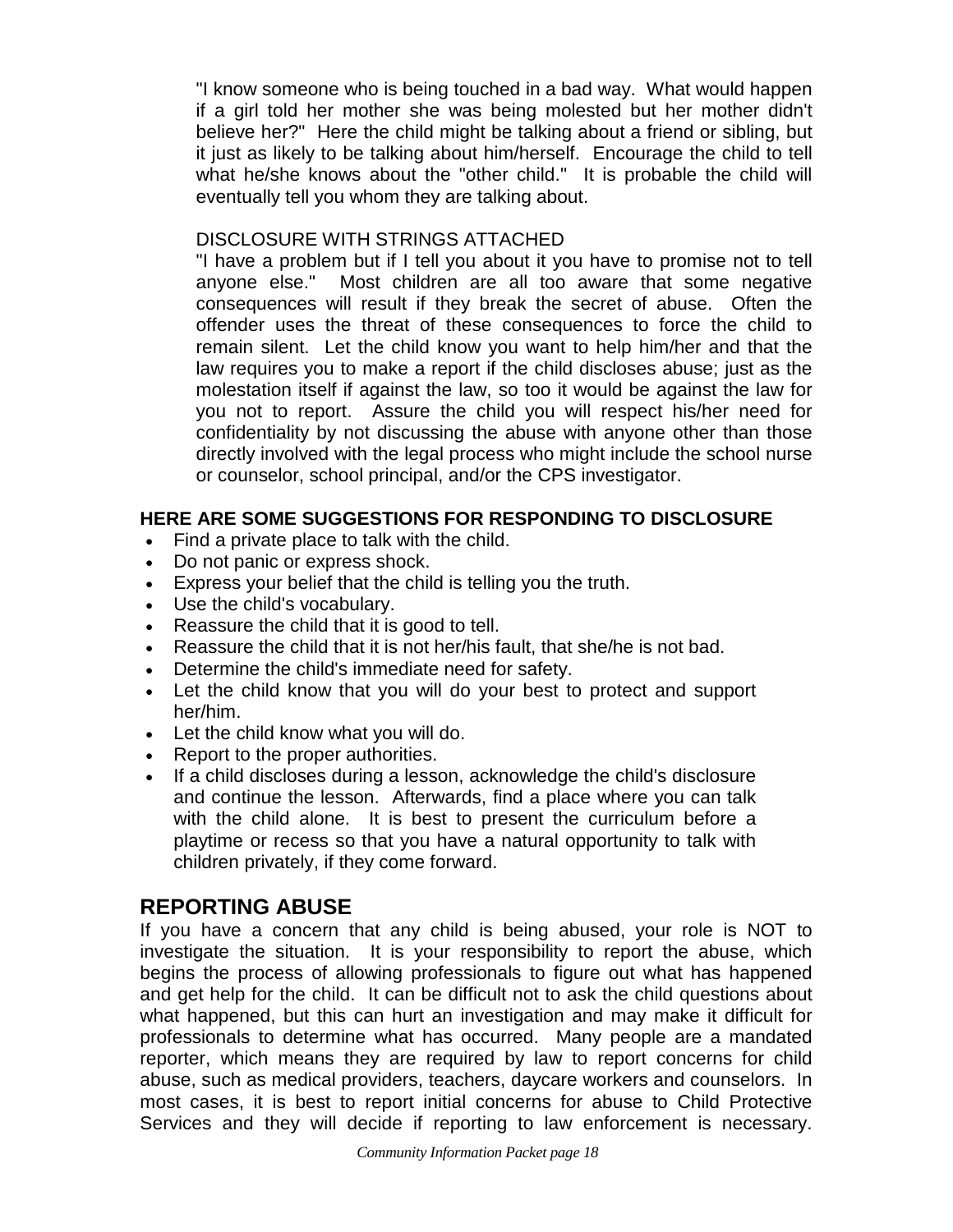Remember, you don't have to be sure abuse occurred to report. It is appropriate to report even if you just have a concern.

# **General Recommendations for Child-Adult Boundary and Personal Safety Standards**

- All persons over the age of 16 residing or regularly visiting in a residence providing over night care will have a Washington State Patrol Criminal History Background check.
- Child care will not be provided by persons impaired by drugs (prescribed or illicit) or alcohol.
- Family members and/or caregivers will not conduct inspections or touching of genitalia, anus, buttocks or breast areas without a clear and specific medical complaint and reasonable cause to suspect that an injury or illness exists. This may include continuous or reoccurring complaints of pain, burning with urination, observable blood, and/or scratching or rubbing.
- All adults will actively practice courteous and consistent behavior with children. This includes not forcing or verbally coercing or demeaning a child to participate in a social interaction when they demonstrate behavioral or verbal resistance or reluctance. This includes hugging, kissing, or other physical contact.
- Family members will not bath or shower together.
- Family members will not share beds (excluding adult partners sleeping together).
- All family members or household residents and guests will be dressed appropriately at all times. Undergarments and see through fabric are not considered appropriate.
- No tickling or wrestling is to take place between children and persons over the age of 16.
- Privacy will be provided for bathing and toileting as is appropriate for the child's age and ability.
- Permission will be sought to enter any bathing, sleeping, or toileting locations regardless of whether the door is locked.
- Locks with appropriate safety over ride systems are provided for sleeping, bathing, and toileting locations.
- Weapons will be secured with trigger locks and/or secured in a locked location. Ornamental weapons will be secured as is appropriate.
- Sexually explicit (pornography) discussions or portrayals (videos, video games, print, computer, and television) will not be conducted or displayed in the home while children under the age of 16 are present.
- Portrayals (video games, videos, movies, television and print) of interpersonal violence will not be conducted or displayed in the home while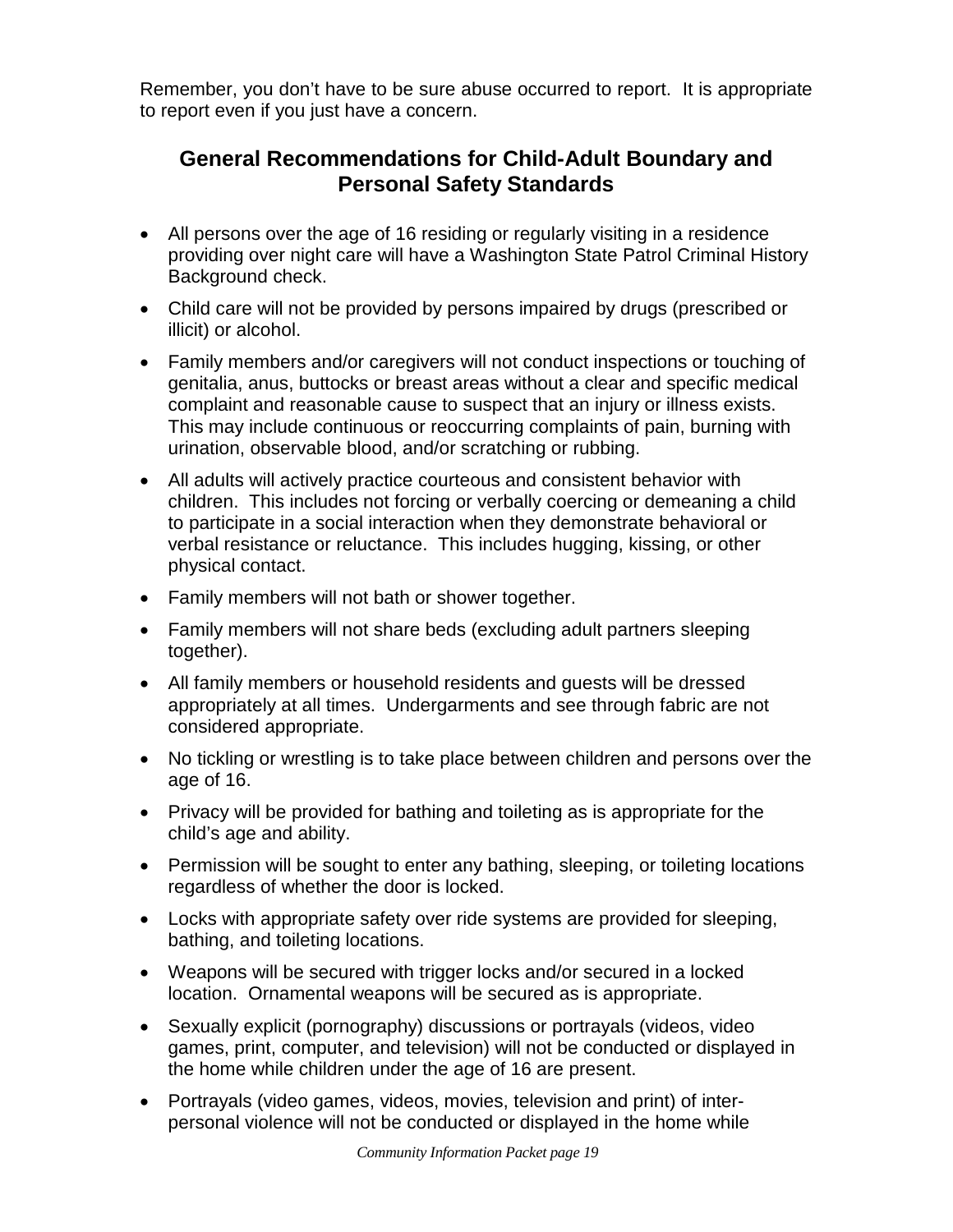children under the age of 16 are present.

- Family members and other caregivers will not direct the child to engage in secretive behavior or the purposeful withholding of information from other family members.
- Conflicts will be resolved without striking, punching, pushing, throwing items, yelling, or engaging in degrading or demeaning behavior or verbalizations.
- No attempt will be made to influence the child's behavior through verbalization about another family member.
- Custody or other emotionally laden subjects will not be discussed with or within the hearing of the child

# **TIPS FOR CAREGIVERS**

**LISTEN TO CHILDREN** 

Believe what they are telling you.

### **TAKE RESPONSIBILITY**

Know where your children are at all times. Be familiar with their friends and daily activities.

### **BUILD SELF-ESTEEM**

A child who has low self-esteem cannot protect him/herself. Listen carefully to your children's fears, and be supportive in all your discussions with them, replacing fear with knowledge.

#### **TEACH DECISION MAKING**

Children at all ages can make decisions. Practice early with little decisions so big decisions later are easier. Teach them to trust their own feelings, and assure them they have the right to say NO to what they sense is wrong.

#### **BUILD SUPPORT SYSTEMS**

Children need positive adult role models and need to know where to go for help.

### **CHOOSE SUBSTITUTE CAREGIVERS CAREFULLY**

Interview and monitor babysitters, group leaders, youth pastors, etc. Be alert to a teenager or adult who is paying an unusual amount of attention to your children or giving them inappropriate or expensive gifts. Contact the Sheriff's Office and request any available information about the person. This will include if the person is a registered sex offender.

#### **PROTECT KIDS WHO ARE HOME ALONE**

Set ground rules, designate emergency contacts, and develop safety plans for latchkey kids.

# **TALK WITH CHILDREN**

Teach your children that no one should approach them or touch them in a way that makes them feel uncomfortable. If someone does, they should tell their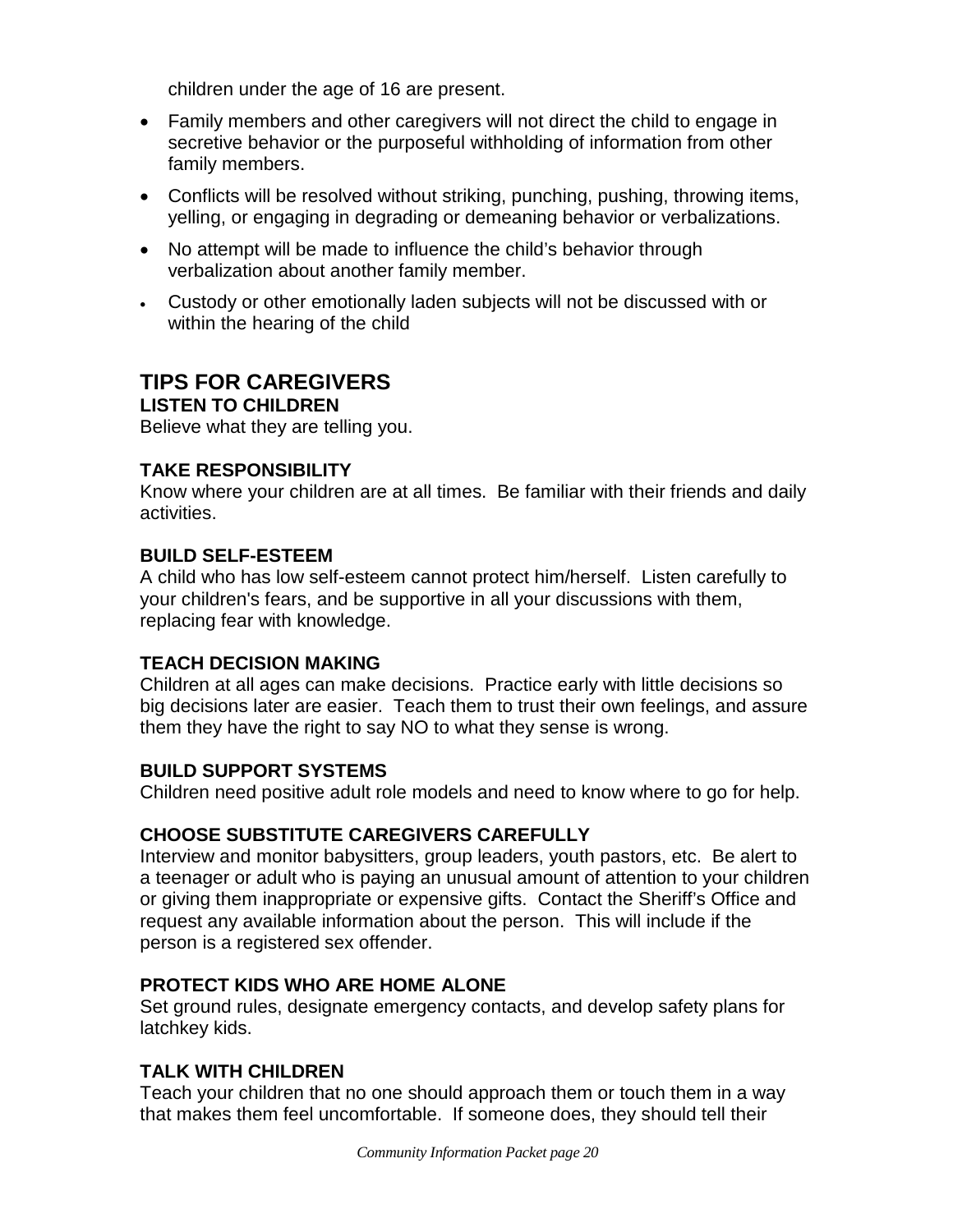parents immediately.

#### **BE SENSITIVE**

Watch for changes in a child's behavior. They are signals that you should sit down and talk to your children about what caused the changes.

#### **USE ROLE-PLAYING**

Rehearse safety situations with your child. Give them power through knowledge. Play the "what if" game.

## **LET KIDS BE KIDS**

Teach them what they will need to know to be safe and let them know you will do your best to protect them. Don't scare the fun out of children.

#### **ESTABLISH BOUNDARIES:**

Teach and allow your child to have appropriate boundaries. They should never be forced to spend time with someone they are uncomfortable with, hug or kiss unfamiliar relatives, or provide any type of physical contact against their will. Allow children to say no to adults when appropriate, and respect their boundaries.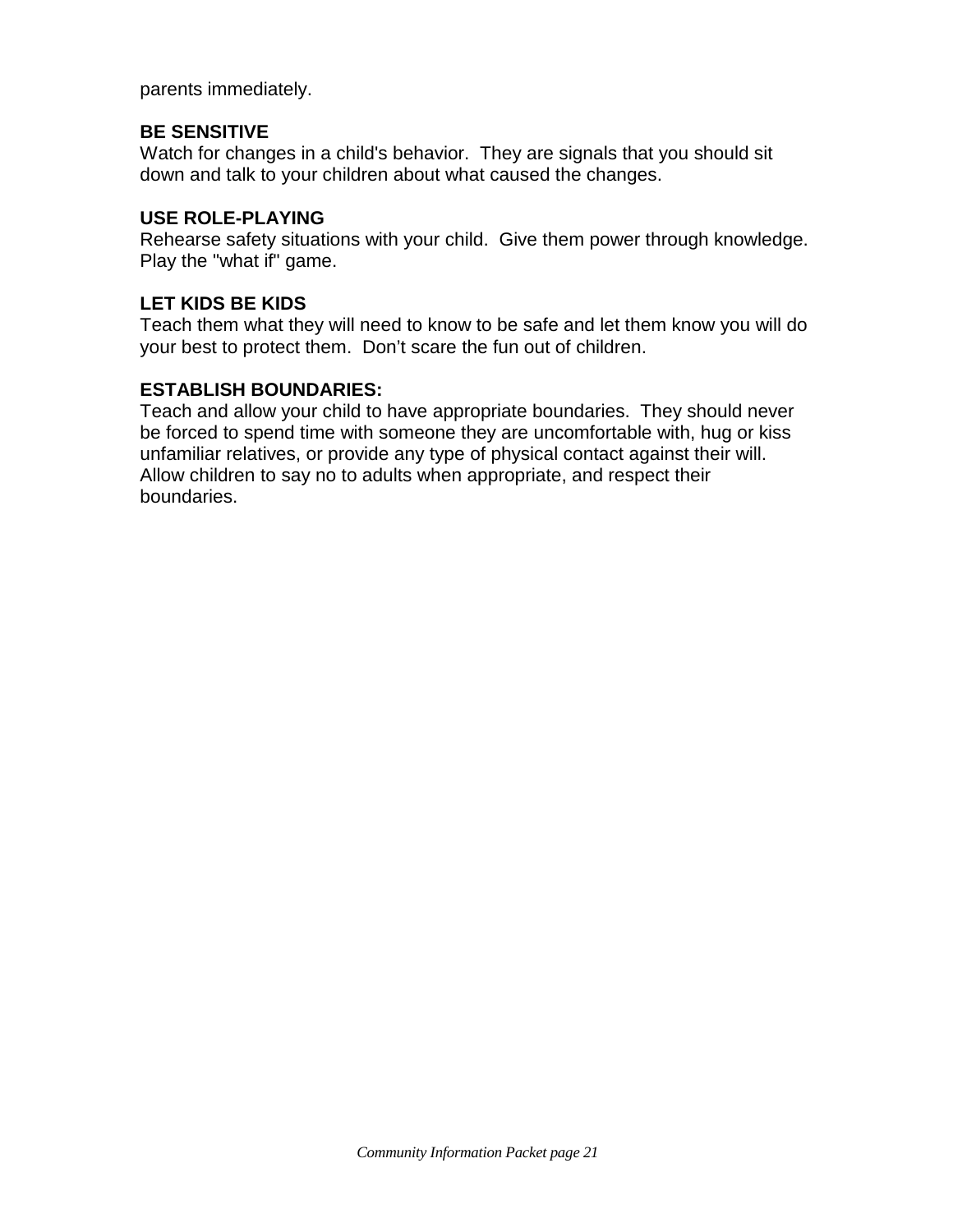#### **WHAT CHILDREN SHOULD KNOW**

As soon as a child is old enough to articulate a sentence, he or she can begin the process of learning to protect him or herself against abduction and exploitation. Children should be taught all of the following safety measures and tips.

#### **WHO I AM AND WHERE I LIVE**

Teach children about whom they are including their full name, birth date, complete address, phone number (including area code), and their caregiver's full names.

#### **WHAT I DO IF I AM LOST**

If you are in a public place and get lost, don't wander around. Go to a checkout counter, the security office, or the lost and found. Tell the person in charge that you are lost.

#### **GOING PLACES**

Never get into a car or leave with someone without checking with your parents, teacher, babysitter or caregiver before getting into a car or going anywhere. Always make sure your caregiver knows where you are.

#### **STAY AWAY**

If someone follows you on foot or in a car, stay away from him or her. You shouldn't go near the car or talk to the people inside.

#### **DON'T ASSIST ADULTS**

No one should be asking you for directions, to look for a lost puppy, or to ask for assistance. Adults should ask adults, not children.

#### **RUN, SCREAM, AND TELL**

If someone tries to take you away, your best defenses are your legs and your voices. Yell, "I don't know this person and they're bothering me." Try to run and scream before they get too close. Call 911 at any phone. It's a free call; you don't need money.

#### **NEVER HITCHHIKE**

Hitchhiking may put you at a risk for a dangerous situation.

#### **DON'T KEEP SECRETS**

No one should ask you to keep a secret. Tell an adult you trust.

#### **TELL SOMEONE YOU TRUST**

If you have a problem - any kind of a problem - you can talk to your parents, a teacher, a counselor, a principal, a police officer or a friend of the family.

#### **YOU CAN CALL 911**

 If you have an emergency, or are in a situation where you feel you are in danger, **CALL 911**.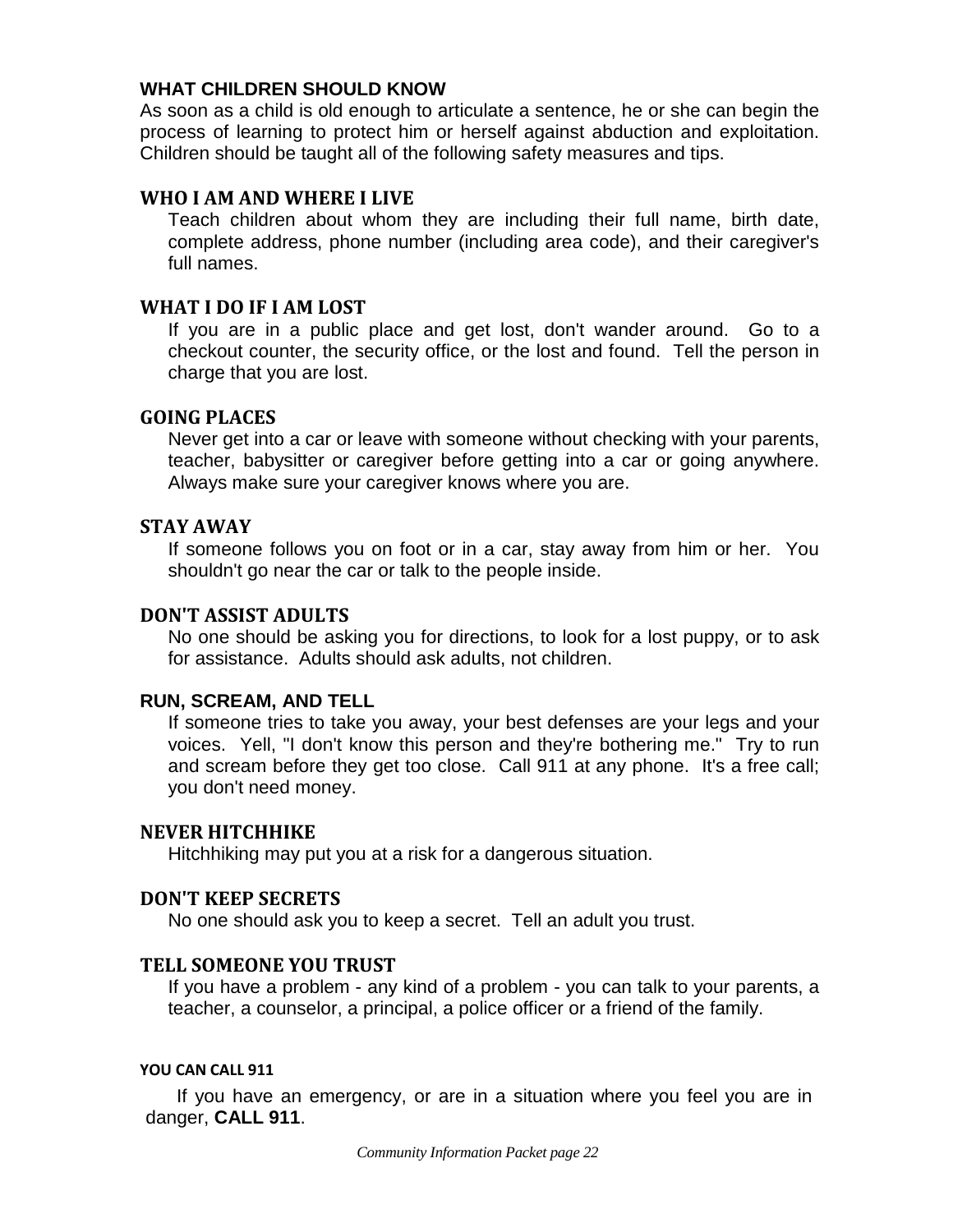# **HOW TO TEACH PERSONAL SAFETY TO YOUR CHILD**

### **Why should I teach personal safety to my child?**

- When sexual abuse occurs within a family, it is likely to continue for a period of time, even years, until it is discovered and stopped.
- Children who are well informed and empowered to act and who have someone who will listen to them can, in many cases, prevent or stop sexual abuse. Offenders do not usually choose victims who are likely to resist or tell.

#### **What should I teach my child?**

Four elements are important to a child's ability to protect themselves from sexual abuse.

- Knowledge and ability to identify sexual abuse.
- A sense of being able to control their own bodies in exchanges of physical attention.
- Assertive techniques for telling someone not to touch them.
- Confidence in an adult who will believe them when told about an incident.

#### *Tell your child…*

- Your body is your own. You have a right to privacy in dressing, bathing, and sleeping.
- People touch each other in many ways. Most touches are pleasant and okay. Some touches, like tickling, might be confusing because they start out okay, but become not okay when the person won't stop. Some touches are hurtful and not okay. If you wonder whether a touch is okay or not, ask someone you trust.
- If anyone touches you in a way you do not like or understand or asks you to touch them in a "not okay" way, take action.
- You have our permission to say "NO" or "Don't touch me that way."
- You have the right to move away.
- You have our permission to tell a trusted adult tell Mom or Dad, Grandma or Grandpa, your friend's mother, your teacher, your counselor, nurse, principal, police, or any other adult you think of. If you tell someone and they don't believe, tell someone else. Tell me! I will believe you and help you make you safe.
- No adults should touch your private body parts your penis, vagina, breasts, and buttocks - except for health reasons. If an adult touches you and says, "This is our secret" we want you tell anyway. That kind of secret is not okay.
- You are not to blame if an adult touches you on the private parts of your body. The adult should know better. It is not your fault.
- We will believe what you tell us. We will protect you.

#### *What else should I do to protect my child?*

• Define family rules or boundaries, such as all family members must wear some clothing, must respect individual rights to privacy in dressing, bathing, or sleeping.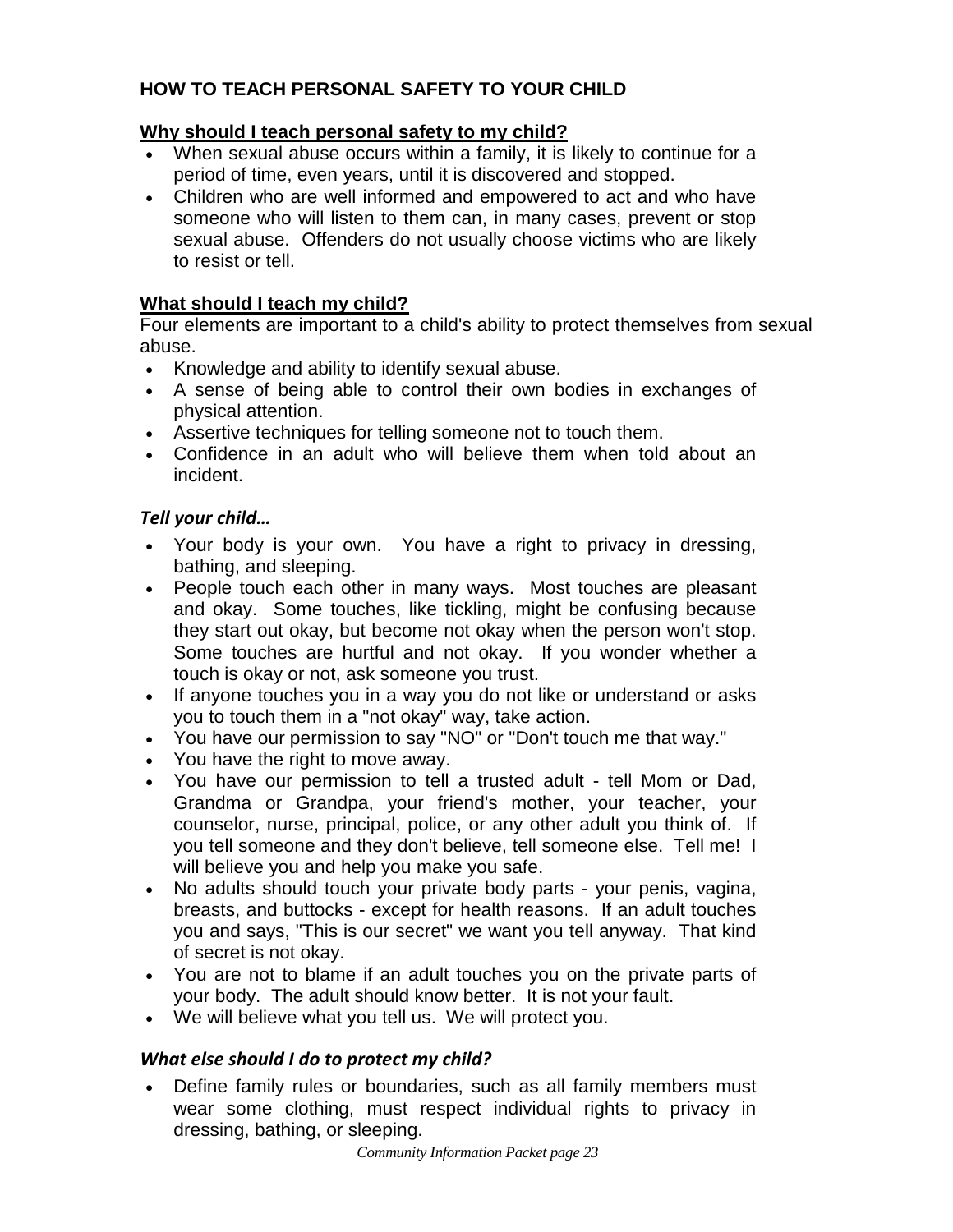- Teach proper names for body parts from earliest years on. This gives your child language for understanding and telling.
- Periodically review personal safety as a total family. Remind the children they have your permission to tell if abuse happens to them. If the first person they tell does not seem to believe them, they should tell another, and another, until someone takes action.
- Check to see if your children understand your teaching by asking "what if" questions. Listen closely to their answers.
- If abuse should happen to your child, respond in a calm, matter-of-fact way, and reassure the child he/she has done nothing wrong and was right to tell.
- Always believe your child and follow up on any disclosures of abuse.

### **THE BIRDS AND THE BEES**

One of the most difficult times in a parent's life has to do with telling his or her child about sex. We often skip this vital part of parenting because we are too uncomfortable to give our children the information they are requesting or need. An incarcerated sex offender was asked how he picks his victims and he said "Show me a child who knows nothing about sex and I'll show you my next victim." You do not need to tell a three year old about sexual intercourse but when a child expresses interest in understanding where they come from and what sex is, it is important to give your child age-appropriate information, and to update that information as your child gets older and gains new cognitive abilities and skills. Children are naturally curious and need to have their questions answered. Providing your child with information will not cause him or her to go out and have sex but rather will help your child better understand his or her body and also help your child not to be a target for sex offenders. Providence Intervention Center for Assault and Abuse can provide you with information on age-appropriate sex education free of charge. Educating our children now will help ensure their safety later.

### **NAME THOSE BODY PARTS**

When you play that age old game with your child of asking him or her to tell you where his or her nose is, it is important to remember the body parts no one names. When we fail to name a child's genitalia or give pet names to their genitalia we create a secrecy and mystery about parts of their bodies. This secrecy can create shame and embarrassment and make it difficult to discuss their bodies with their parents. From the time children are small and learning about fingers and toes and noses, they should also be learning about penises and vaginas. If you treat all their body parts as matter-of-fact, then your child will too and will have no problem telling you when something hurts or someone is touching them where they should not be touched.

Providence Intervention Center for Assault and Abuse is available to you 24 hours a day - our number is (425) 252-4800 (collect calls accepted). If you have further questions or just need someone to talk to, please call us. Our services are free and strictly confidential.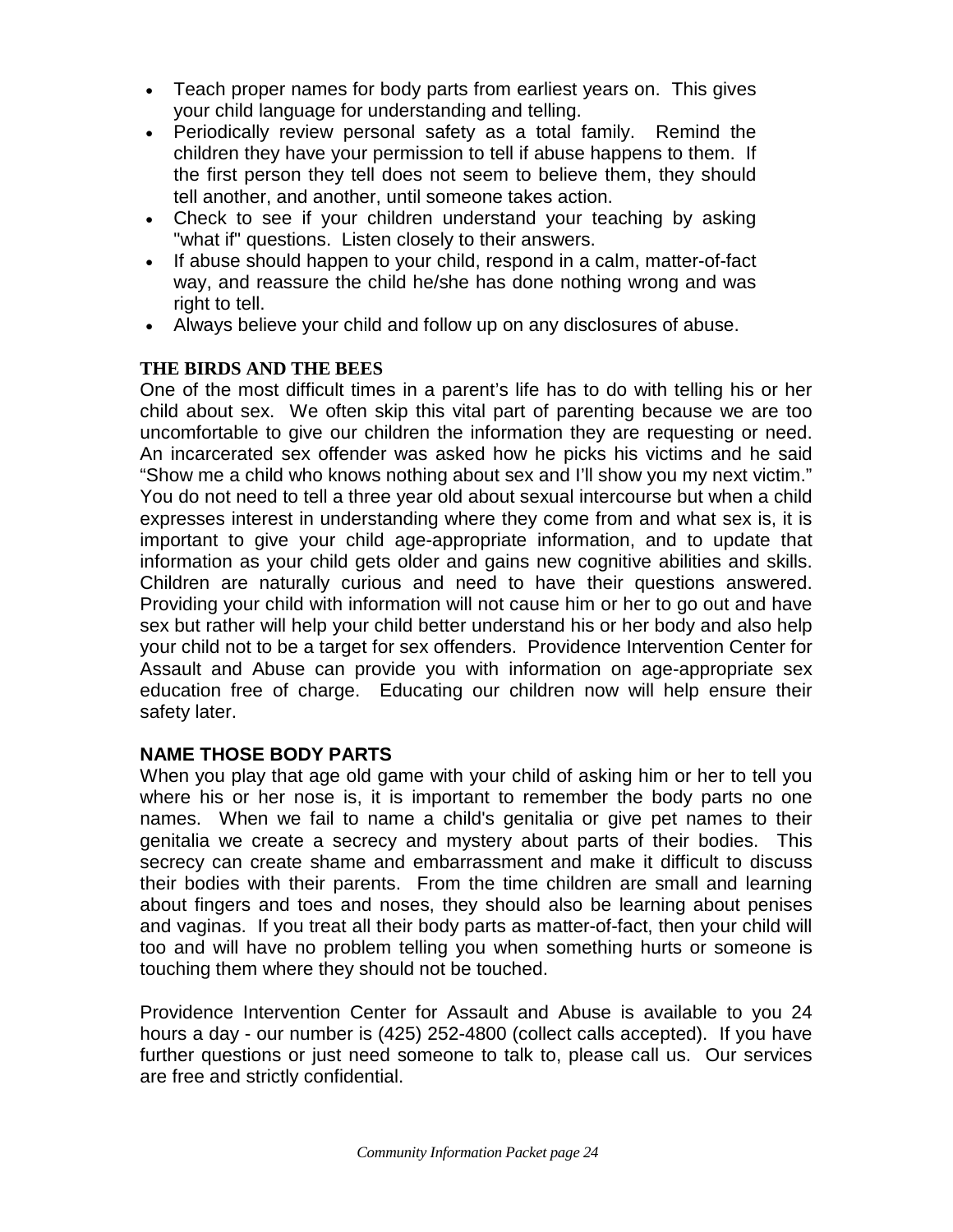# **BE ALERT TO COMMON TRICKS**

### **THE BRIBE OR TRICK**

The victim is offered something he or she might want. A young child might be offered candy, a toy, or gum; a teen might be offered money, free food, a ride or trip to some place novel or exciting. Sometimes a person will take a valued belonging and then offer to return it only if the victim goes with the person, or allows sexual contact.

#### **THE ANIMAL TRICK**

The person is lured away from others by an invitation to play with, or receive a gift of a puppy or kitten, or some other cute or unusual animal.

#### **THE EMERGENCY TRICK**

A person pretends that a fire, accident, illness, death, or some other emergency has happened to the victim's family, home, or friend. Or the person says there was a change in plans, and he/she is to pick up the child because the prearranged ride fell through.

#### **THE HELP TRICK**

Someone asks the child/teen for help: For directions, to use the phone, to carry heavy bags, or to search for someone or something lost, like a pet, child, or money.

#### **THE FRIEND TRICK**

A person pretends to know the family and says that the child's parents have asked him/her to come and give the child a ride home. A person pretends to have a mutual friend and uses that as a lure to separate the teen from others.

#### **THE BAD CHILD TRICK**

A person accuses the child/teen of doing something wrong. The child/teen is ordered to go with the person. Sometimes a real-looking badge or ID is shown as fake proof of the predator's official status. Sometimes a child/teen will be convinced by someone they trust that his/her parents do not want him or her around anymore because the child/teen is a troublemaker, nuisance, or obstacle to the parents' happiness.

#### **THE FLATTERY TRICK**

The person might ask the victim to go with him/her by posing as a photographer, so pictures or a video can be taken, such as a team photo, newspaper story, acting, modeling, or surveys.

#### **THE OPEN THE DOOR TRICK**

The person tricks the victim into opening the house door or car door. The person might look like a repair person, say he/she needs to use the phone, deliver a package, needs help or directions. Sometimes a minor car accident is staged to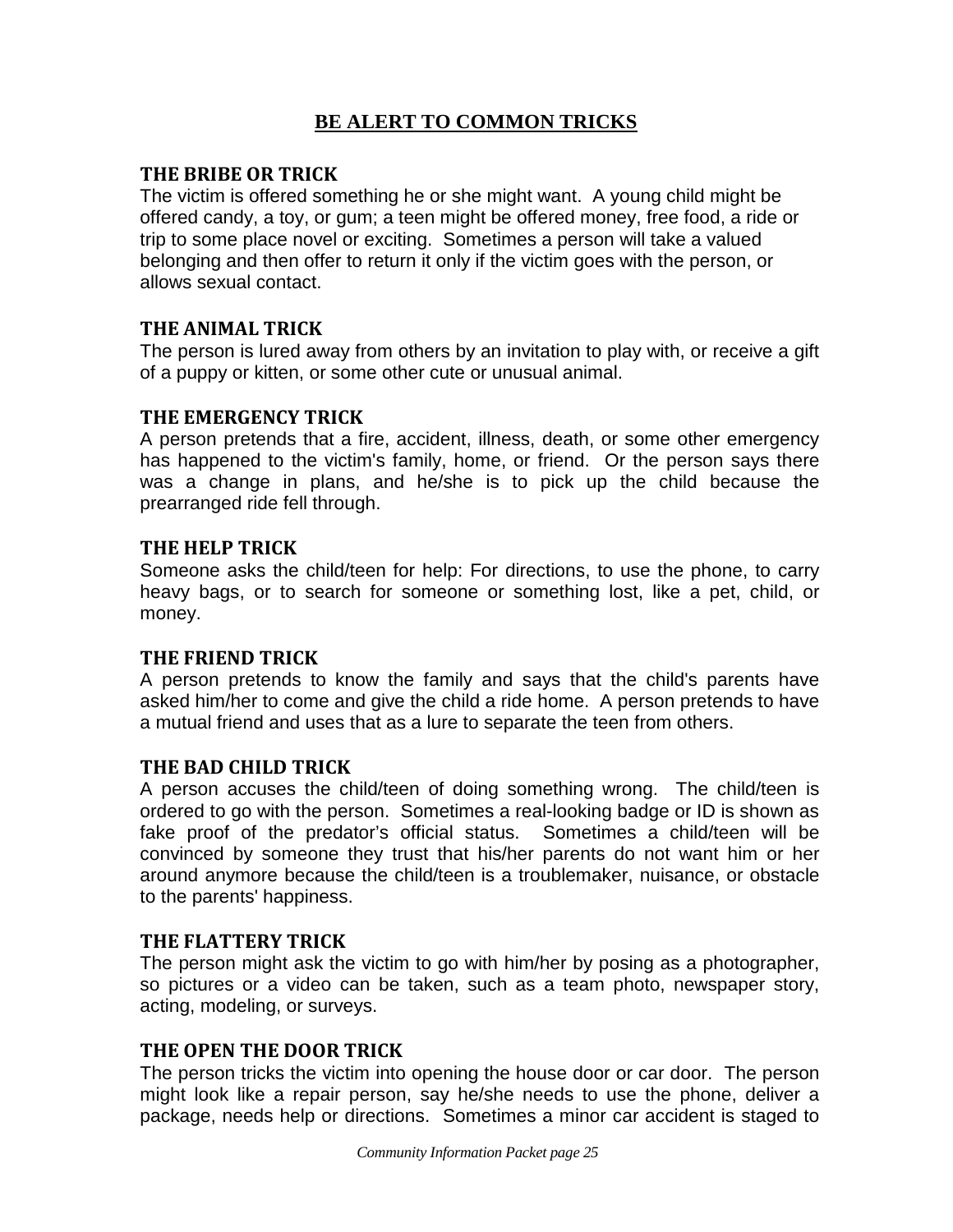get the victim to pull over and open the car door.

## **THE SECRET TRICK**

Sometimes victims are warned to keep physical and sexual harassment or assault a secret because: no one will believe them, it is the victim's fault, their parents and friends will be angry or reject them if they knew, or that something awful will happen to them or loved ones if they tell. Often the victimization continues because the victim is afraid these threats might be true.

# *BOOK LIST FOR PARENTS*

Title: *From Diapers to Dating*: A Parents Guide To Raising Sexually Healthy Children

Author: Debra Haffner Year published: 2000

Summary: Whether she is discussing how to help kids deal with the onslaught of sexual messages they see in the media or providing sensible guidance on teaching the facts of life, Debra Haffner's value-oriented approach to raising sexually healthy children is informative and comforting. Organized from birth through age twelve, her acclaimed book presents a practical, step-by-step program, offering a wealth of practical techniques to help parents identify and communicate their own values about sexuality to their children, while also suggesting to parents the appropriate information to give to children of different ages.

Title: *Protecting the Gift*: Keeping Children and Teenagers Safe (and Parents Sane)

Author: Gavin deBecker Year published: 1999

Summary: All parents face the same challenges when it comes to their children's safety: whom to trust, whom to distrust, what to believe, what to doubt, what to fear, and what not to fear. In this empowering book, Gavin deBecker, the nation's leading expert on predicting violent behavior, offers practical new steps to enhance children's safety at every age level, giving you the tolls you need to allow your kids freedom without losing sleep yourself. With daring and compassion, he shatters the widely held myths about danger and safety and helps parents find some certainty about life's highest-stakes questions.

#### Title: *Helping Your Child Recover from Sexual Abuse*

Author: Caren Adams and Jennifer Fay Year published: 1992 Summary: This book offers practical guidance for parents who courageously face the days and months after a child's abuse. Written in a positive, reassuring, jargon-free style, it discusses each stage of a child's recovery. Information for parents appears on the left-hand pages; sample conversations and activities for parent and child together are on the right-hand pages. The book presents the collective wisdom of numerous parents who have been through this experience and have learned how to help their children feel stronger, safer, braver, more loveable, worthwhile, and competent.

#### Title: *The Right Touch*

Author: Sandy Kleven Year published: 1997 Summary: This book reaches far beyond the usual scope of a children's picture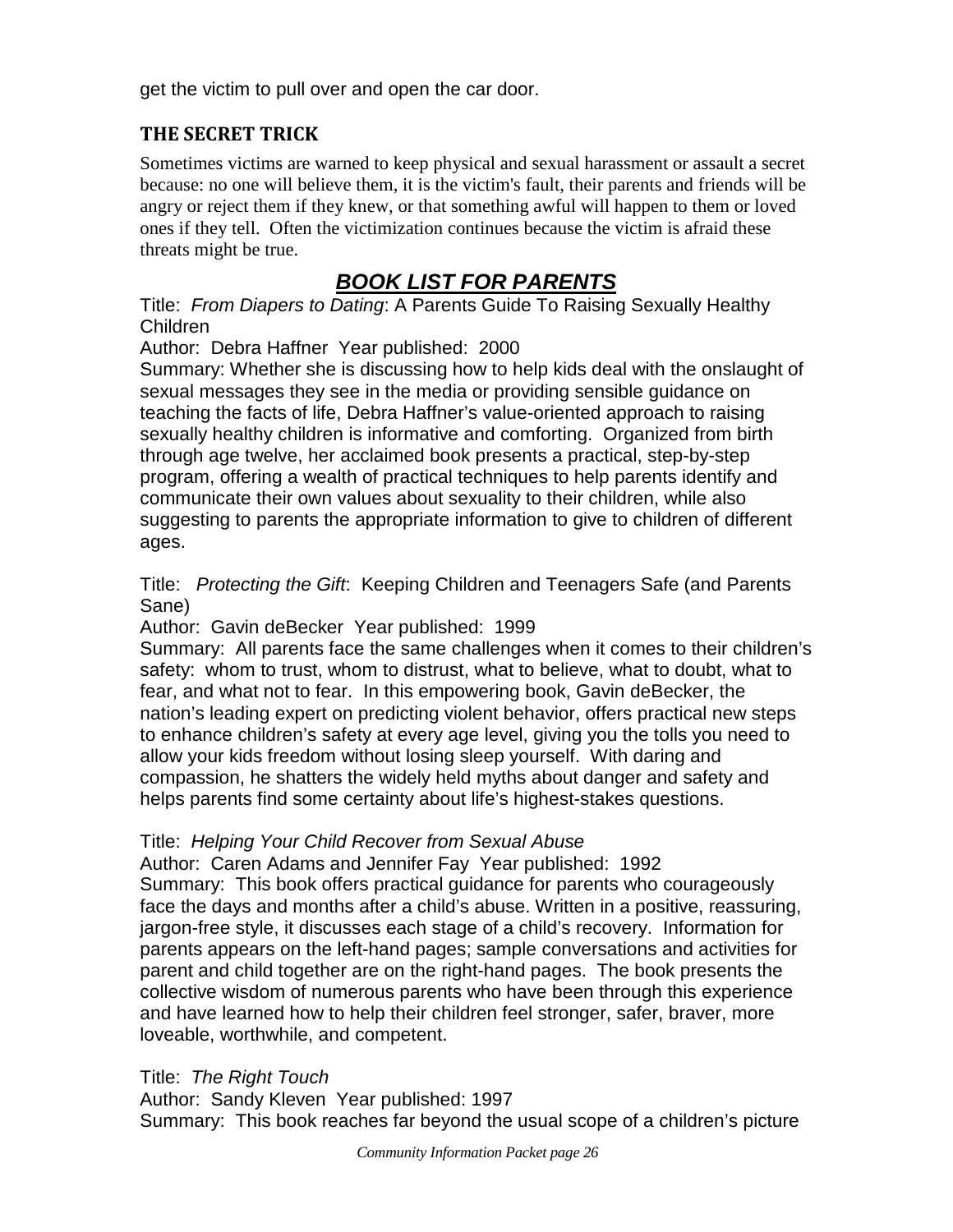book. It is a parenting book that introduces a very difficult topic – the sexual abuse of young children. This gentle, thoughtful story is meant to be read aloud by a trusted caregiver. (3-8 year old

#### Title: *My Body Is Private*

Author: Linda Walvoord Girard Year published: 1984 Summary: A mother child conversation introduces the topic of sexual abuse and ways to keep one's body private. (6-10 year olds)

Title: *Identifying Child Molesters: Preventing Child Sexual Abuse by Recognizing the Patterns of the Offenders*

Author: Carla Van Dam Year published: 2001

Summary: Understanding the behavior that molesters exhibit when trying to obtain access to children is essential to protecting children from their advances. This book teaches you to recognize and understand the seemingly invisible events that typically precede child sexual abuse.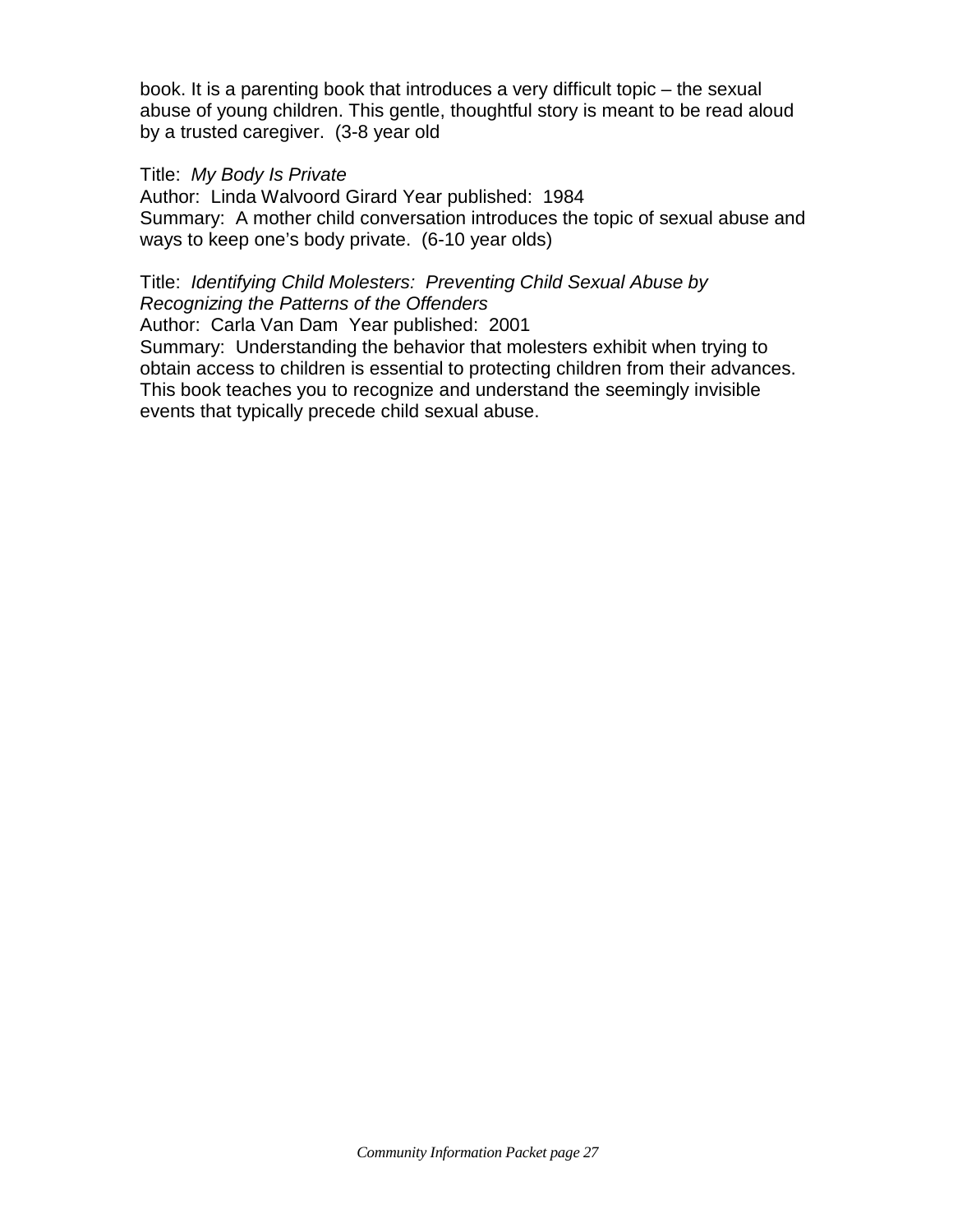# *ACQUAINTANCE RAPE: CAN I REDUCE MY RISK?*

Sexual assault is any sexual activity that is forced. Sexual assault is an act of control, aggression and anger. The force used against you can be physical such as hitting, being held against your will, or being threatened by a weapon. It also can be emotional or psychological, such as being pressured into sex through guilt, being given money or gifts in exchange for sex, or being taken advantage of while you are under the influence of alcohol or drugs.

Someone they know, such as a family member, friend, date acquaintance, or neighbor assaults more than 85 percent of sexual assault victims. Men and women, boys and girls can be victims of sexual assault.

Most sexual assaults are planned in advance with the offender seeking an opportunity to find someone who may be vulnerable to his/her tactics. Offenders seek victims who they believe are easy targets. There is no guaranteed way to prevent sexual assault, but we can identify tips for decreasing our vulnerability to offenders. The following are some suggestions to deter a sex assault:

- Be careful of your use of alcohol and drugs. Vulnerability increases when one is intoxicated or high.
- Know your sexual intentions and limits. You have the right to say "no" to any unwanted sexual contact.
- Communicate your limits firmly and directly. You have the right to expect your limits to be respected.
- Listen to your feelings. If you feel uncomfortable or think you may be at risk, leave the situation immediately and go to a safe place.
- Don't be afraid to "make waves" if you feel threatened. If you are being pressured or coerced into sexual activity against your will, don't hesitate to state your feelings and get out of the situation. Better a few minutes of social awkwardness or embarrassment than the trauma of sexual assault.
- Attend large parties with friends you can trust. Agree to "look out" for one another. Try to leave with a group rather than alone or with someone you don't know well.
- When starting to date a new acquaintance, have the first few dates in a public place. Avoid becoming isolated with someone you don't know well.
- For the first several dates, insist on paying your own way or taking turns with "treating." Sometimes offenders use the "you owe me" line to try to guilt someone into sex.
- As a relationship may progress, avoid becoming physically, emotionally or socially isolated from friends and family. Assaults within ongoing relationships do happen.
- Even if we take many precautions or steps to make ourselves less vulnerable, there is no guarantee that we can prevent a sexual assault. Remember:
	- Sexual assault is never the victim's fault.
	- Victims do not cause their assaults.
	- Offenders are responsible for their actions.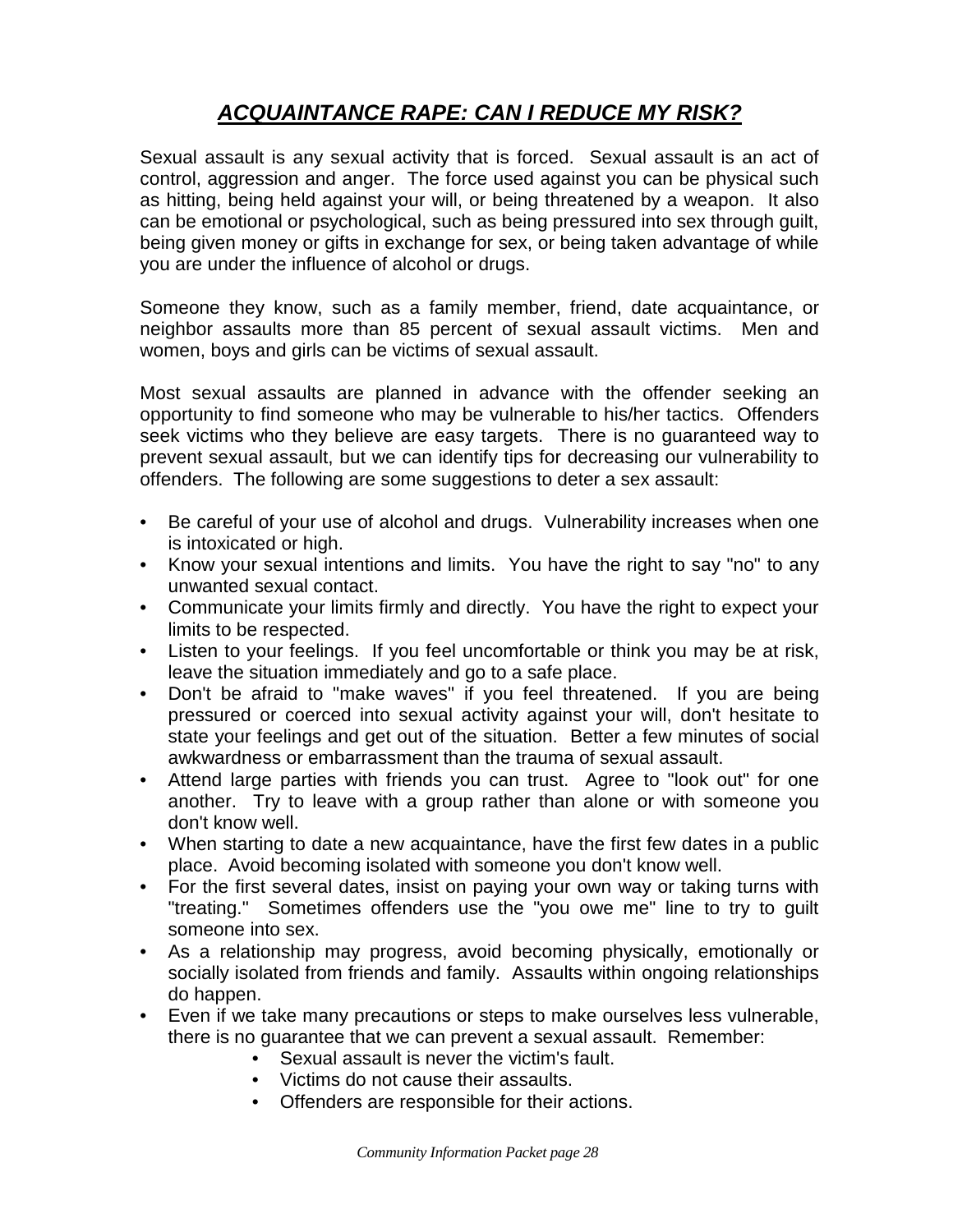#### *INTERNET RESOURCES*

Child Safety

[http://www.getnetwise.org](http://www.getnetwise.org/)

Offers education for parents and children on using the internet safely.

Kid Safety

<http://www.ou.edu/oupd/kidsafe/inet.htm>

Easy-to-follow tutorial for kids covers the topics of Internet safety offers step-by-step instructions on how children should behave online.

FBI Kid's Page

<http://www.fbi.gov/kids/k5th/kidsk5th.htm>

http://www.fbi.gov/kids/6<sup>th</sup>12th/6<sup>th</sup>12th.htm

The FBI lists safety tips for kids on Internet use and chat rooms. Also includes news stories about Internet criminal activity such as child pornography.

SMARTPARENT.COM

<http://www.smartparent.com/familyheart.htm>

Read child and family Internet safety information; find additional resources for both parents and kids..

Web Wise Kids

<http://www.webwisekids.com/>

Internet safety education for parents, teachers and children. Read the mission statement, get advice for parents or visit the kids' clubhouse.

Child safety

[http://www.netsmartz.org](http://www.netsmartz.org/)

Interactive site focused on internet safety for kids, teens, parents and educators. Washington Coalition of Sexual Assault Programs

[www.wcsap.org](http://www.wcsap.org/)

Children's Alliance

[www.childrensalliance.org](http://www.childrensalliance.org/)

Office of Crime Victims Advocacy

[www.cted.wa.gov/ocva](http://www.cted.wa.gov/ocva)

Juvenile Rehabilitation Administration

[www.dshs.wa.gov/jra](http://www.dshs.wa.gov/jra)

National Center for Missing & Exploited Children

[www.missingkids.com](http://www.missingkids.org/)

Department of Corrections

[www.doc.wa.gov](http://www.doc.wa.gov/)

**WATCH** 

[https://watch.wsp.wa.gov](http://www.watch.wsp.wa.gov/)

<http://www.xbox.com/familysettings>

Family Settings allow you to regulate the games your kids enjoy as well as their Xbox LIVE interactions.

[http://www.nintendo.com/consumer/systems/wi/en\\_na/settingsParentalControls.jsp](http://www.nintendo.com/consumer/systems/wi/en_na/settingsParentalControls.jsp)

The Wii Parental Control settings offer you a means to manage what Wii content is accessible to the console users.

dawsonplace.org

[www.microsoft.com/protect](http://www.microsoft.com/protect)

Advice and tools to help protect your family from inappropriate content, contact, viruses, identity theft, and more.

18. Special Commitment Center Home Page—http://www.dshs.wa.gov/hrsa/scc/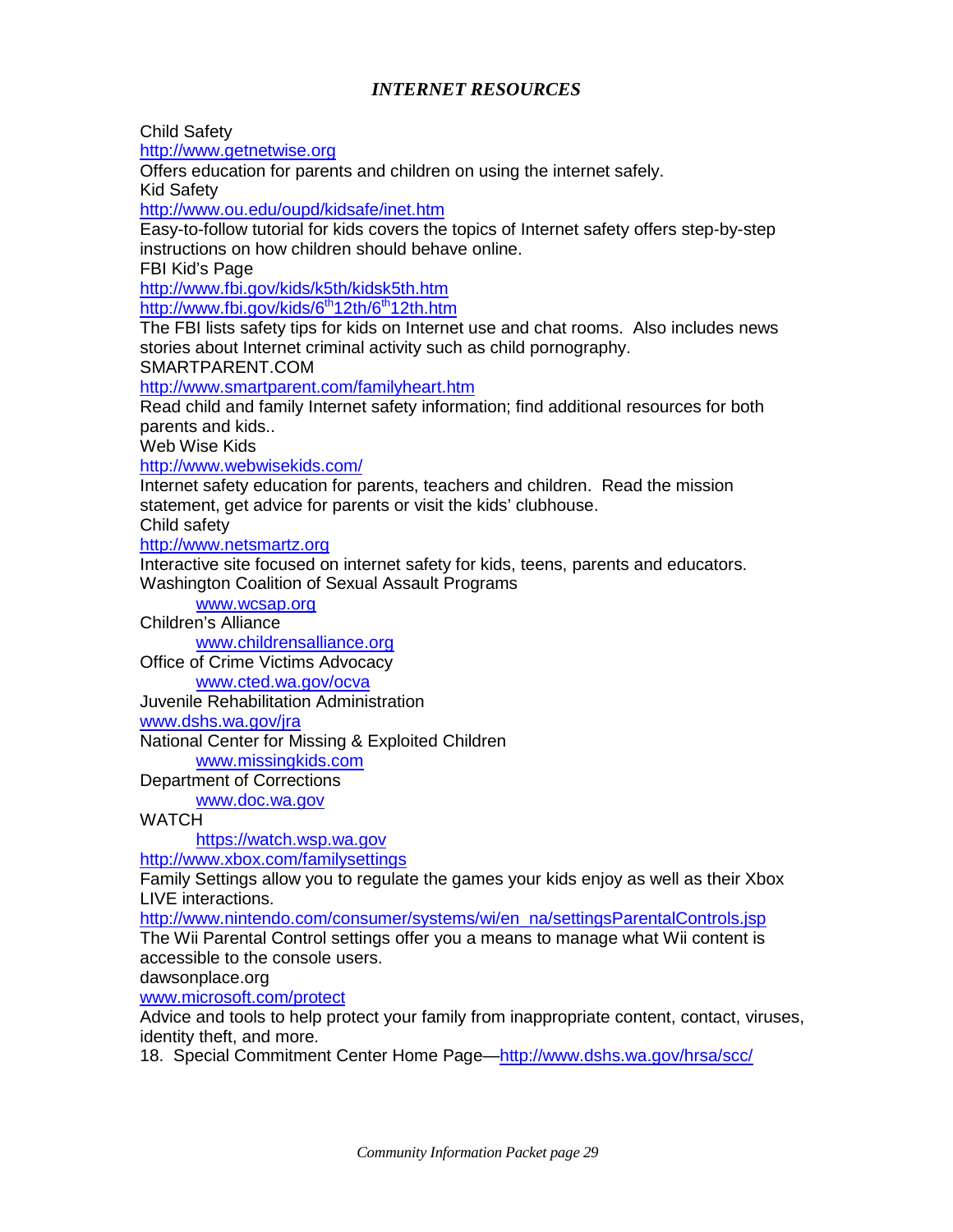Dear Parent:

Our children are our Nation's most valuable asset. They represent the bright future of our country and hold our hopes for a better Nation. Our children are also the most vulnerable members of society. Protecting our children against the fear of crime and from becoming victims of crime must be a national priority.

Unfortunately the same advances in computer and telecommunication technology that allow our children to reach out to new sources of knowledge and cultural experiences are also leaving them vulnerable to exploitation and harm by computer-sex offenders.

I hope that this pamphlet helps you to begin to understand the complexities of on-line child exploitation. For further information, please contact your local FBI office or the National Center for Missing and Exploited Children at 1-800-843- 5678.

Louis J. Freeh, Former Director Federal Bureau of Investigation

# **Introduction**

While on-line computer exploration opens a world of possibilities for children, expanding their horizons and exposing them to different cultures and ways of life, they can be exposed to dangers as they hit the road exploring the information highway. There are individuals who attempt to sexually exploit children through the use of on-line services and the Internet. Some of these individuals gradually seduce their targets through the use of attention, affection, kindness, and even gifts. These individuals are often willing to devote considerable amounts of time, money, and energy in this process. They listen to and empathize with the problems of children. They will be aware of the latest music, hobbies, and interests of children. These individuals attempt to gradually lower children's inhibitions by slowly introducing sexual context and content into their conversations.

There are other individuals, however, who immediately engage in sexually explicit conversation with children. Some offenders primarily collect and trade child-pornographic images, while others seek face-to-face meetings with children via on-line contacts. It is important for parents to understand that children can be indirectly victimized through conversation, i.e. "chat," as well as the transfer of sexually explicit information and material. Computer-sex offenders may also be evaluating children they come in contact with on-line for future face-to-face contact and direct victimization. Parents and children should remember that a computer-sex offender can be any age or sex the person does not have to fit the caricature of a dirty, unkempt, older man wearing a raincoat to be someone who could harm a child.

Children, especially adolescents, are sometimes interested in and curious about sexuality and sexually explicit material. They may be moving away from the total control of parents and seeking to establish new relationships outside their family. Because they may be curious, children/adolescents sometimes use their on-line access to actively seek out such materials and individuals. Sex offenders targeting children will use and exploit these characteristics and needs. Some adolescent children may also be attracted to and lured by on-line offenders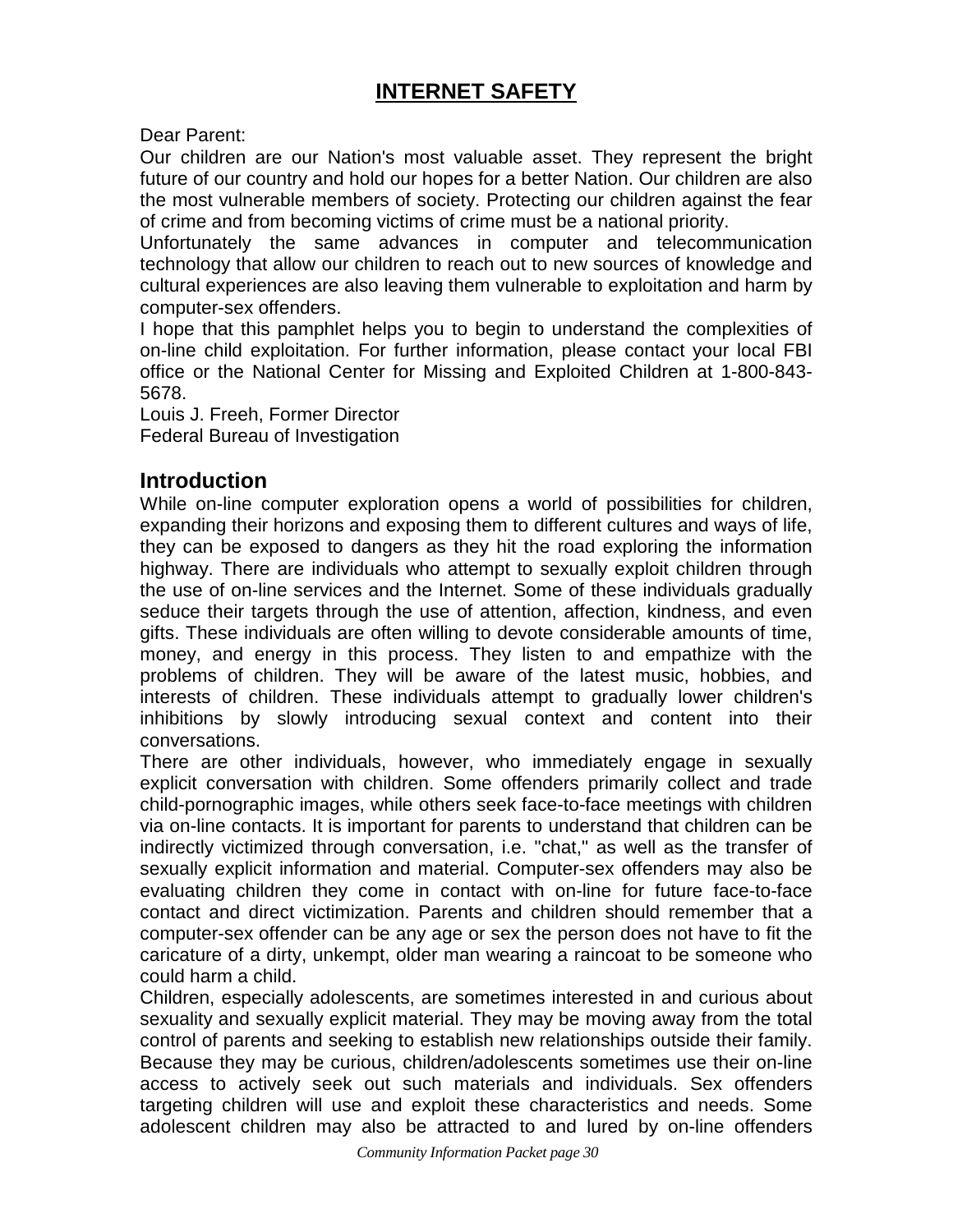closer to their age who, although not technically child molesters, may be dangerous. Nevertheless, they have been seduced and manipulated by a clever offender and do not fully understand or recognize the potential danger of these contacts.

This guide was prepared from actual investigations involving child victims, as well as investigations where law enforcement officers posed as children. Further information on protecting your child on-line may be found in the National Center for Missing and Exploited Children's Child Safety on the Information Highway and Teen Safety on the Information Highway pamphlets.

# **What Are Signs That Your Child Might Be At Risk On-line? Your child spends large amounts of time on-line, especially at night.**

Most children that fall victim to computer-sex offenders spend large amounts of time on-line, particularly in chat rooms. They may go on-line after dinner and on the weekends. They may be latchkey kids whose parents have told them to stay at home after school. They go on-line to chat with friends, make new friends, pass time, and sometimes look for sexually explicit information. While much of the knowledge and experience gained may be valuable, parents should consider monitoring the amount of time spent on-line.

Children on-line are at the greatest risk during the evening hours. While offenders are on-line around the clock, most work during the day and spend their evenings on-line trying to locate and lure children or seeking pornography.

### **You find pornography on your child's computer.**

Pornography is often used in the sexual victimization of children. Sex offenders often supply their potential victims with pornography as a means of opening sexual discussions and for seduction. Child pornography may be used to show the child victim that sex between children and adults is "normal." Parents should be conscious of the fact that a child may hide the pornographic files on diskettes from them. This may be especially true if the computer is used by other family members.

#### **Your child receives phone calls from men you don't know or is making calls, sometimes long distance, to numbers you don't recognize**.

While talking to a child victim on-line is a thrill for a computer-sex offender, it can be very cumbersome. Most want to talk to the children on the telephone. They often engage in "phone sex" with the children and often seek to set up an actual meeting for real sex.

While a child may be hesitant to give out his/her home phone number, the computer-sex offenders will give out theirs. With Caller ID, they can readily find out the child's phone number. Some computer-sex offenders have even obtained toll-free 800 numbers, so that their potential victims can call them without their parents finding out. Others will tell the child to call collect. Both of these methods result in the computer-sex offender being able to find out the child's phone number.

### **Your child receives mail, gifts, or packages from someone you don't know.**

As part of the seduction process, it is common for offenders to send letters, photographs, and all manner of gifts to their potential victims. Computer-sex offenders have even sent plane tickets in order for the child to travel across the country to meet them.

**Your child turns the computer monitor off or quickly changes the screen on**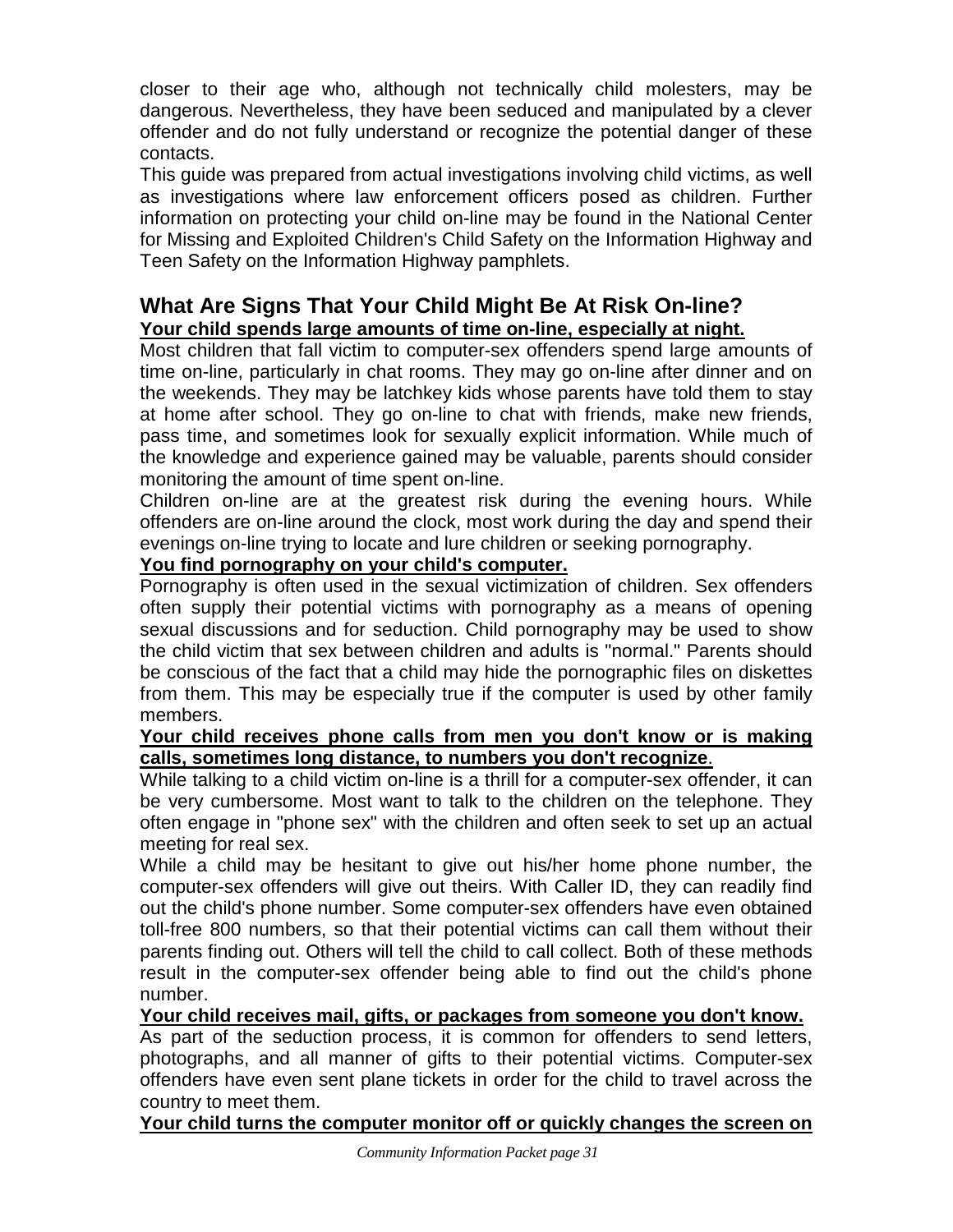#### **the monitor when you come into the room.**

A child looking at pornographic images or having sexually explicit conversations does not want you to see it on the screen.

#### **Your child becomes withdrawn from the family.**

Computer-sex offenders will work very hard at driving a wedge between a child and their family or at

exploiting their relationship. They will accentuate any minor problems at home that the child might have. Children may also become withdrawn after sexual victimization.

#### **Your child is using an on-line account belonging to someone else.**

Even if you don't subscribe to an on-line service or Internet service, your child may meet an offender while on-line at a friend's house or the library. Most computers come preloaded with on-line and/or Internet software. Computer-sex offenders will sometimes provide potential victims with a computer account for communications with them.

# **What Should You Do If You Suspect Your Child Is Communicating With A Sexual Predator On-line?**

Consider talking openly with your child about your suspicions. Tell them about the dangers of computer-sex offenders.

Review what is on your child's computer. If you don't know how, ask a friend, coworker, relative, or other knowledgeable person. Pornography or any kind of sexual communication can be a warning sign.

Use the Caller ID service to determine who is calling your child. Most telephone companies that offer Caller ID also offer a service that allows you to block your number from appearing on someone else's Caller ID. Telephone companies also offer an additional service feature that rejects incoming calls that you block. This rejection feature prevents computer-sex offenders or anyone else from calling your home anonymously.

Devices can be purchased that show telephone numbers that have been dialed from your home phone. Additionally, the last number called from your home phone can be retrieved provided that the telephone is equipped with a redial feature. You will also need a telephone pager to complete this retrieval.

This is done using a numeric-display pager and another phone that is on the same line as the first phone with the redial feature. Using the two phones and the pager, a call is placed from the second phone to the pager. When the paging terminal beeps for you to enter a telephone number, you press the redial button on the first (or suspect) phone. The last number called from that phone will then be displayed on the pager.

Monitor your child's access to all types of live electronic communications (i.e., chat rooms, instant messages, Internet Relay Chat, etc.), and monitor your child's e-mail. Computer-sex offenders almost always meet potential victims via chat rooms. After meeting a child on-line, they will continue to communicate electronically often via e-mail.

Should any of the following situations arise in your household, via the Internet or on-line service, you should immediately contact your local or state law enforcement agency, the **FBI**, and the **National Center for Missing and Exploited Children:**

*Community Information Packet page 32* • Your child or anyone in the household has received child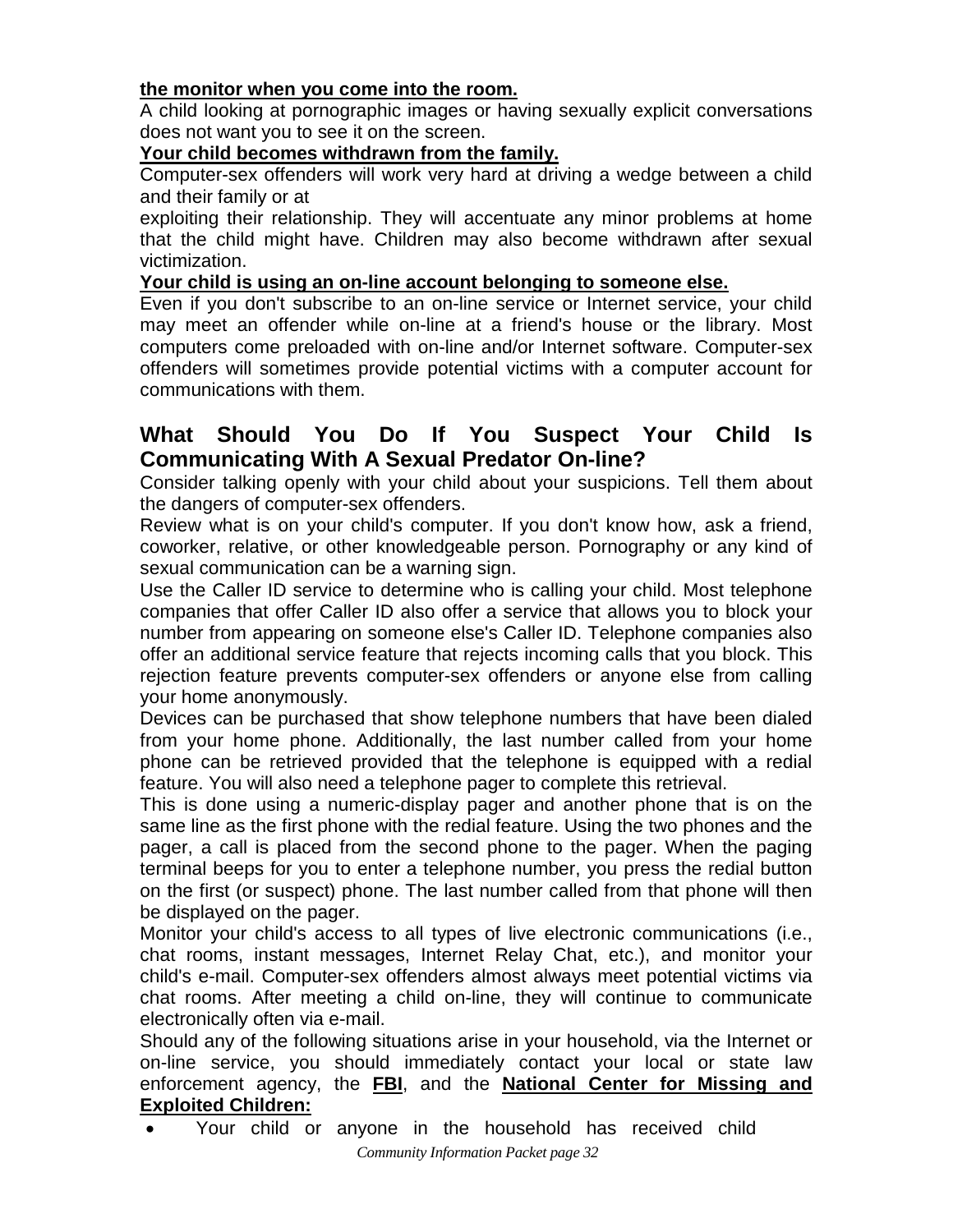pornography;

- Your child has been sexually solicited by someone who knows that your child is under 18 years of age;
- Your child has received sexually explicit images from someone that knows your child is under the age of 18.

If one of these scenarios occurs, keep the computer turned off in order to preserve any evidence for future law enforcement use. Unless directed to do so by the law enforcement agency, you should not attempt to copy any of the images and/or text found on the computer.

# **What Can You Do To Minimize The Chances Of An On-line Exploiter Victimizing Your Child?**

Communicate, and talk to your child about sexual victimization and potential online danger.

Spend time with your children on-line. Have them teach you about their favorite on-line destinations.

Keep the computer in a common room in the house, not in your child's bedroom. It is much more difficult for a computer-sex offender to communicate with a child when the computer screen is visible to a parent or another member of the household.

Utilize parental controls provided by your service provider and/or blocking software. While electronic chat can be a great place for children to make new friends and discuss various topics of interest, it is also prowled by computer-sex offenders. Use of chat rooms, in particular, should be heavily monitored. While parents should utilize these mechanisms, they should not totally rely on them.

Always maintain access to your child's on-line account and randomly check his/her e-mail. Be aware that your child could be contacted through the U.S. Mail. Be up front with your child about your access and reasons why.

Teach your child the responsible use of the resources on-line. There is much more to the on-line experience than chat rooms.

Find out what computer safeguards are utilized by your child's school, the public library, and at the homes of your child's friends. These are all places, outside your normal supervision, where your child could encounter an on-line predator.

Understand, even if your child was a willing participant in any form of sexual exploitation, that he/she is not at fault and is the victim. The offender always bears the complete responsibility for his or her actions.

# **Instruct your children:**

to never arrange a face-to-face meeting with someone they met on- line;

to never upload (post) pictures of themselves onto the Internet or on-line service to people they do not personally know;

to never give out identifying information such as their name, home address, school name, or telephone number;

to never download pictures from an unknown source, as there is a good chance there could be sexually explicit images;

to never respond to messages or bulletin board postings that are suggestive, obscene, belligerent, or harassing;

that whatever they are told on-line may or may not be true.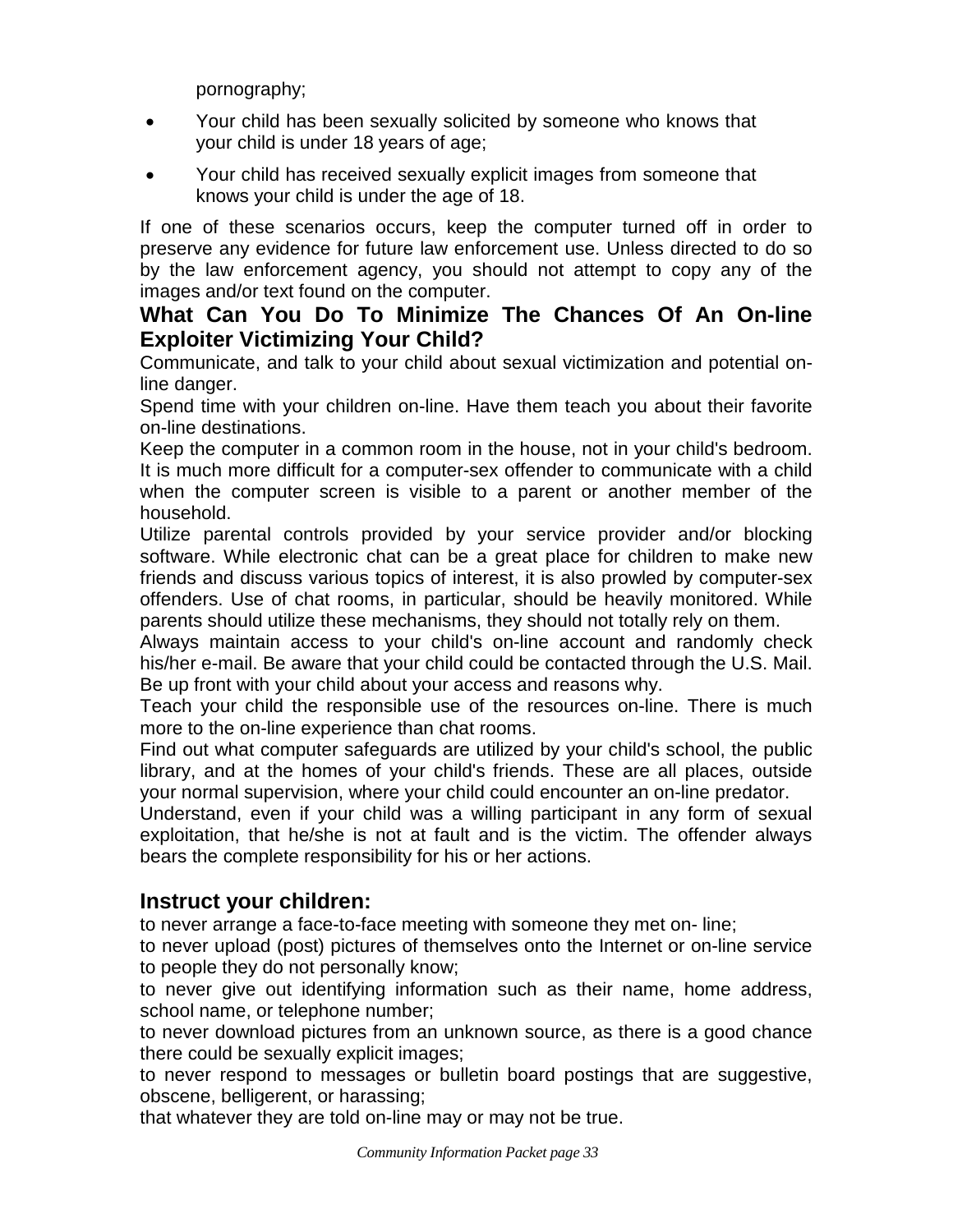# **Frequently Asked Questions:**

### **My child has received an e-mail advertising for a pornographic website, what should I do?**

Generally, advertising for an adult, pornographic website that is sent to an e-mail address does not violate federal law or the current laws of most states. In some states it may be a violation of law if the sender knows the recipient is under the age of 18. Such advertising can be reported to your service provider and, if known, the service provider of the originator. It can also be reported to your state and federal legislators, so they can be made aware of the extent of the problem.

# **Is any service safer than the others?**

Sex offenders have contacted children via most of the major on-line services and the Internet. The most important factors in keeping your child safe on-line are the utilization of appropriate blocking software and/or parental controls, along with open, honest discussions with your child, monitoring his/her on-line activity, and following the tips in this pamphlet.

### **Should I just forbid my child from going on-line?**

There are dangers in every part of our society. By educating your children to these dangers and taking appropriate steps to protect them, they can benefit from the wealth of information now available on-line.

#### **Helpful Definitions:**

Internet - An immense, global network that connects computers via telephone lines and/or fiber networks to storehouses of electronic information. With only a computer, a modem, a telephone line and a service provider, people from all over the world can communicate and share information with little more than a few keystrokes.

Bulletin Board Systems (BBSs) - Electronic networks of computers that are connected by a central computer setup and operated by a system administrator or operator and are distinguishable from the Internet by their "dial-up" accessibility. BBS users link their individual computers to the central BBS computer by a modem which allows them to post messages, read messages left by others, trade information, or hold direct conversations. Access to a BBS can, and often is, privileged and limited to those users who have access privileges granted by the systems operator.

Commercial On-line Service (COS) - Examples of COSs are America Online, Prodigy, CompuServe and Microsoft Network, which provide access to their service for a fee. COSs generally offer limited access to the Internet as part of their total service package.

Internet Service Provider (ISP) - Examples of ISPs are Erols, Concentric and Netcom. These services offer direct, full access to the Internet at a flat, monthly rate and often provide electronic-mail service for their customers. ISPs often provide space on their servers for their customers to maintain World Wide Web (WWW) sites. Not all ISPs are commercial enterprises. Educational, governmental and nonprofit organizations also provide Internet access to their members.

Public Chat Rooms - Created, maintained, listed and monitored by the COS and other public domain systems such as Internet Relay Chat. A number of customers can be in the public chat rooms at any given time, which are monitored for illegal activity and even appropriate language by systems operators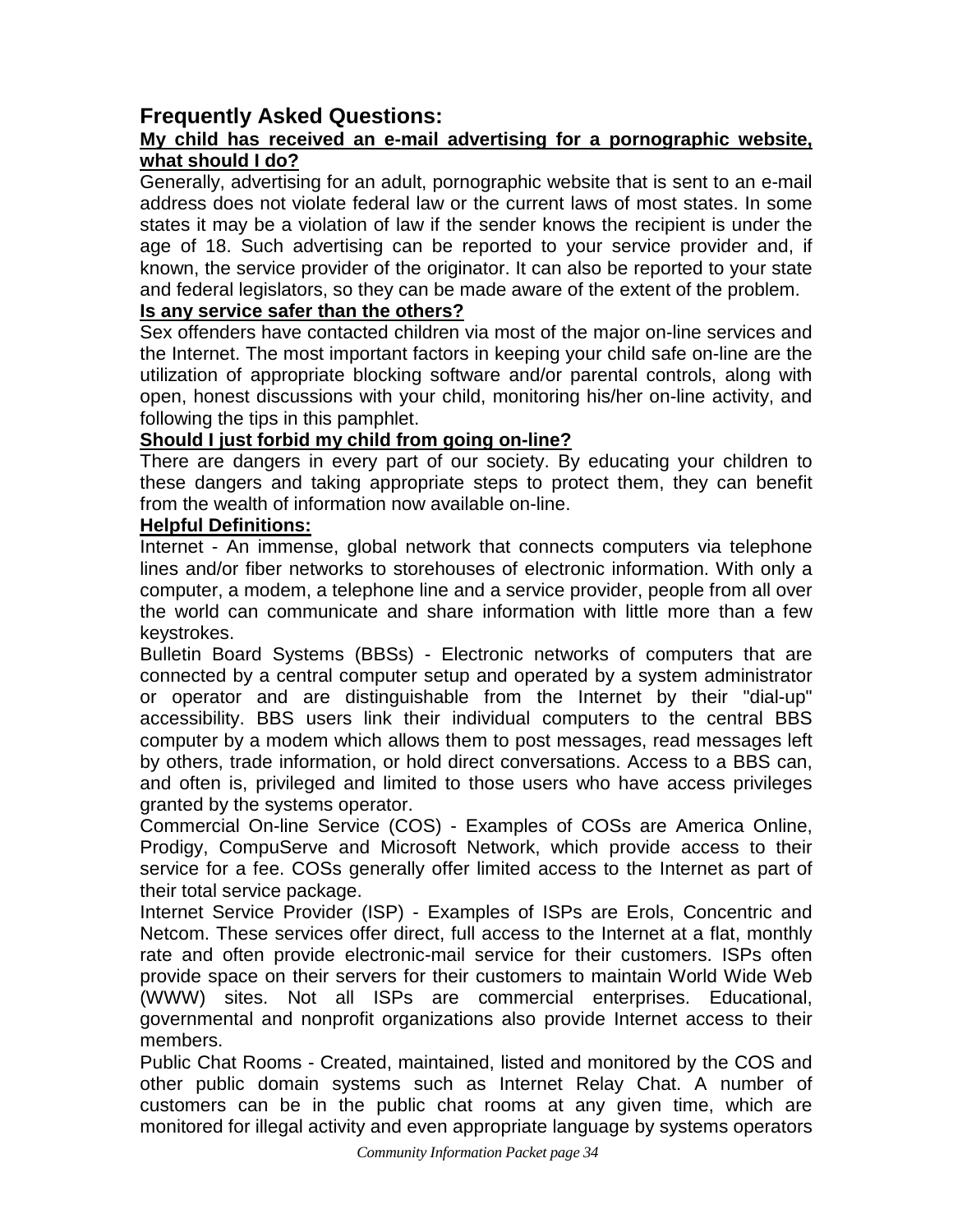(SYSOP). Some public chat rooms are monitored more frequently than others, depending on the COS and the type of chat room. Violators can be reported to the administrators of the system (at America On-line they are referred to as terms of service [TOS]) which can revoke user privileges. The public chat rooms usually cover a broad range of topics such as entertainment, sports, game rooms, children only, etc.

Electronic Mail (E-Mail) - A function of BBSs, COSs and ISPs which provides for the transmission of messages and files between computers over a communications network similar to mailing a letter via the postal service. E-mail is stored on a server, where it will remain until the addressee retrieves it. Anonymity can be maintained by the sender by predetermining what the receiver will see as the "from" address. Another way to conceal one's identity is to use an "anonymous remailer," which is a service that allows the user to send an e-mail message repackaged under the remailer's own header, stripping off the originator's name completely.

Chat - Real-time text conversation between users in a chat room with no expectation of privacy. All chat conversation is accessible by all individuals in the chat room while the conversation is taking place.

Instant Messages - Private, real-time text conversation between two users in a chat room.

Internet Relay Chat (IRC) - Real-time text conversation similar to public and/or private chat rooms on COS.

Usenet (Newsgroups) - Like a giant, cork bulletin board where users post messages and information. Each posting is like an open letter and is capable of having attachments, such as graphic image files (GIFs). Anyone accessing the newsgroup can read the postings, take copies of posted items, or post responses. Each newsgroup can hold thousands of postings. Currently, there are over 29,000 public newsgroups and that number is growing daily. Newsgroups are both public and/or private. There is no listing of private newsgroups. A user of private newsgroups has to be invited into the newsgroup and be provided with the newsgroup's address.

Federal Bureau of Investigation Cyber Division Innocent Images National Initiative 11700 Beltsville Drive Calverton, MD 20705

Contact your local FBI office for further information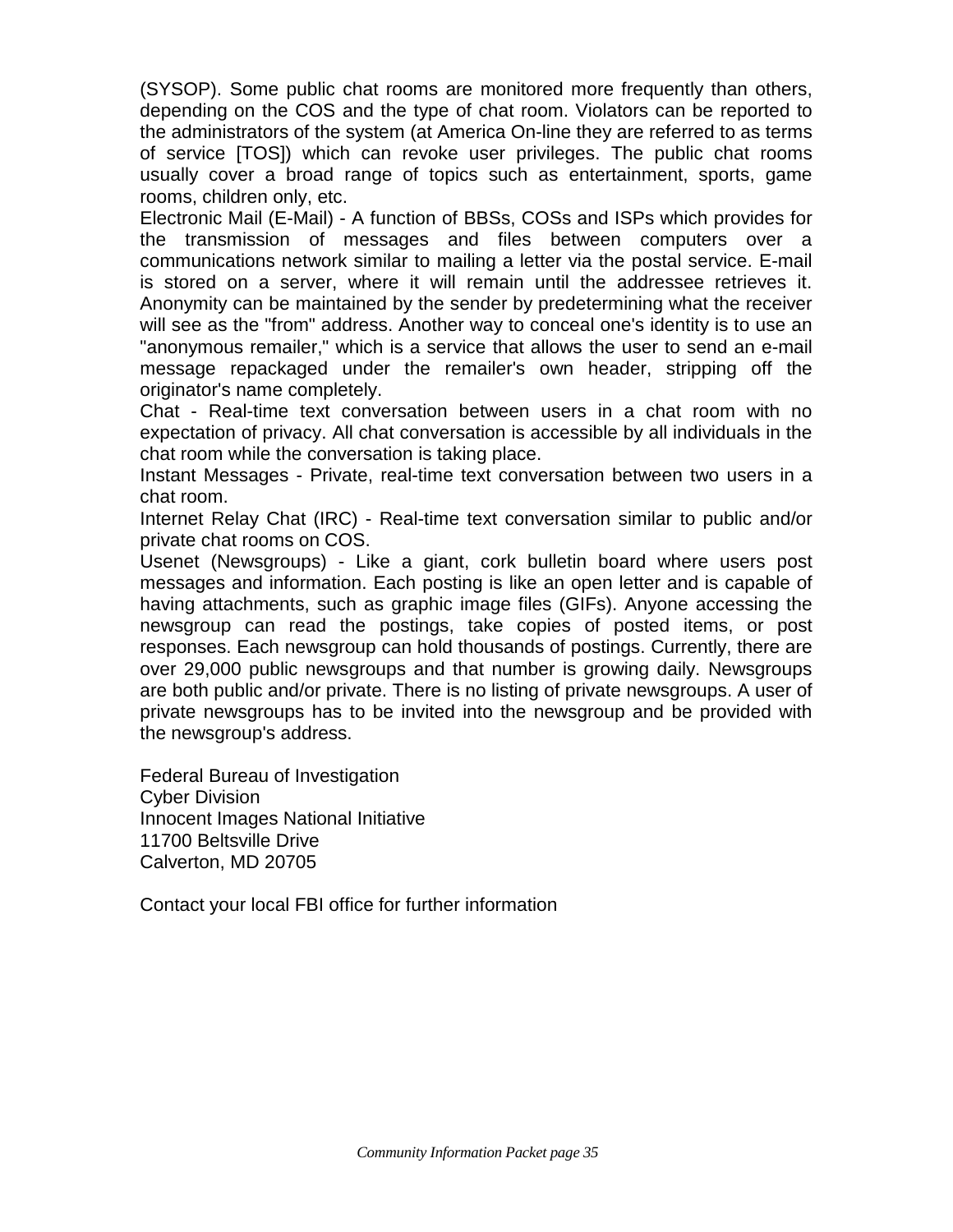# Fight crime in your neighborhood! Start a Neighborhood Watch Group!

# **Benefits of a Neighborhood Watch Program**

- Neighborhoods working together create a greater sense of security and well-being. Knowing you "Look out for each other" lessens the fear of crime. You become the eyes and ears for the Sheriff's Office.
- Reduces the risk of being a crime victim. The preventive measures you are taught can substantially decrease the risk of being burglarized, as well as lowering the chance of vandalism, graffiti, and other crimes.
- You'll learn what to observe and report to your neighbors and to law enforcement. You'll learn what law enforcement needs to know when you report a crime.
- Knowing your neighbors is an important part of this program. You'll get to know who to contact, be aware of who belongs and who does not, and create a stronger sense of community. It simply comes down to our motto "We look out for each other"!
- Posting Neighborhood Watch signs on your street and Operation ID stickers on your windows tells criminals your neighborhood is watching. You inform the bad guys that you are not the easy victims and you know what you own and will report any crimes to law enforcement.
- Neighborhood Watch can be used for more that crime prevention. It can be used on a variety of projects such as area clean-up, food drives, local planning, neighborhood parties, child safety, etc. As a community working together you have the stepping stone needed to get things done.

#### **Snohomish County Sheriff's Office**

Ty Trenary, Sheriff 3000 Rockefeller Ave., MS 606 Everett, WA 98201 425-388-3393, 800-562-4367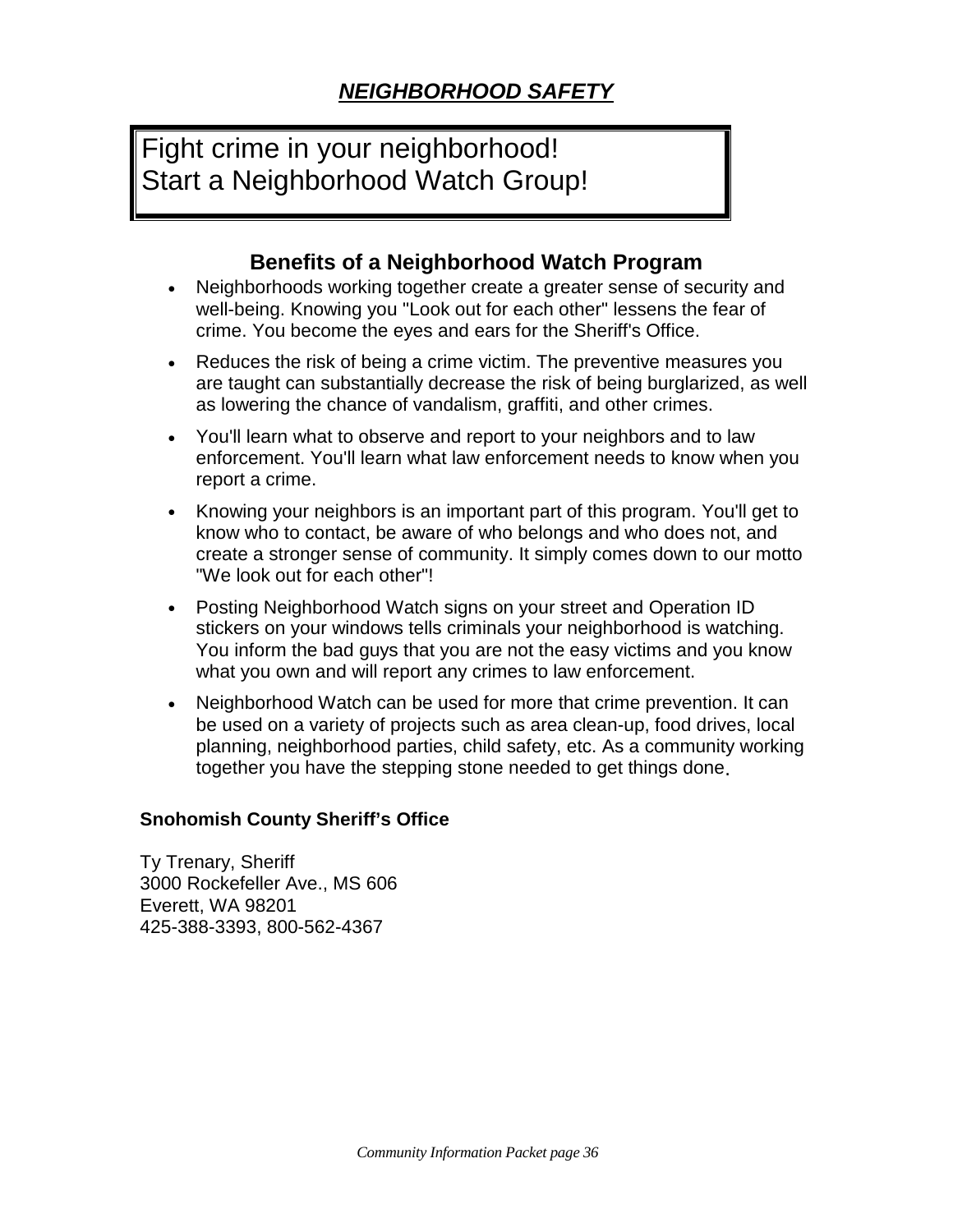# *PERSONAL SAFETY TIPS FOR ADOLESCENTS & ADULTS*

Incidents of violence can occur anywhere at anytime. Trust your gut feeling that something may be wrong. These are some guidelines that may help reduce potential vulnerability. Remember though, whether you choose to use these options or not, no one has the right to harm you.

## **AT HOME**

- Be aware of your surroundings. Be familiar with who is coming and going who belongs and who doesn't.
- Know your neighbors and learn who can be called for assistance when needed.
- Women may be safer using only first initials and last names on mailboxes and in phone directories.
- Change locks when you move into a new residence. Make sure your doors have dead bolt locks, security chains and peepholes. Use them!
- Don't hide spare keys outdoors.
- Check IDs when repair people, salespeople, meter readers, etc. come to the door. Don't hesitate to call and check them out or refuse them admittance if something feels wrong.
- If you let someone in and have second thoughts, be assertive. Tell them to leave or you leave. Pretend you are not alone by mentioning a friend or family member asleep in the next room.
- Make sure entrances, garages, grounds and hallways are well lighted.
- Leave porch lights on at night or when you expect to return after dark. Leave an interior light on in a room or two with the shades drawn. Leave a radio on.
- Instruct children and baby-sitters not to give out information about who is home, who is out or for how long.
- Don't leave notes on your door for others or allow solicitor's material to remain on your doorknob since they advertise your absence.
- If you suspect your home has been broken into, don't go in go someplace else and call the police.
- Always lock doors when doing yard work or otherwise spending time in the yard. If you have a portable phone, take it outside with you.
- Be careful when using computer internet or on-line services. Use caution in providing personal information. Being flooded with e-mail can be annoying; having a chat room participant show up at your door uninvited can be terrifying.

# **IN YOUR CAR**

- Keep car doors locked at all times, and windows rolled up all the way.
- If you have car trouble, raise the hood and stay in your vehicle. If someone offers assistance, roll the window down just enough to talk to them. Ask them to stop at the first phone to call the police for you.
- Do not stop to help a stranger in a stalled vehicle -- go to a safe place and report the stalled vehicle to the police.
- Don't pick up hitchhikers.
- If someone tries to break into your car while you are in it, honk the horn in short, repeated blasts and try to drive away.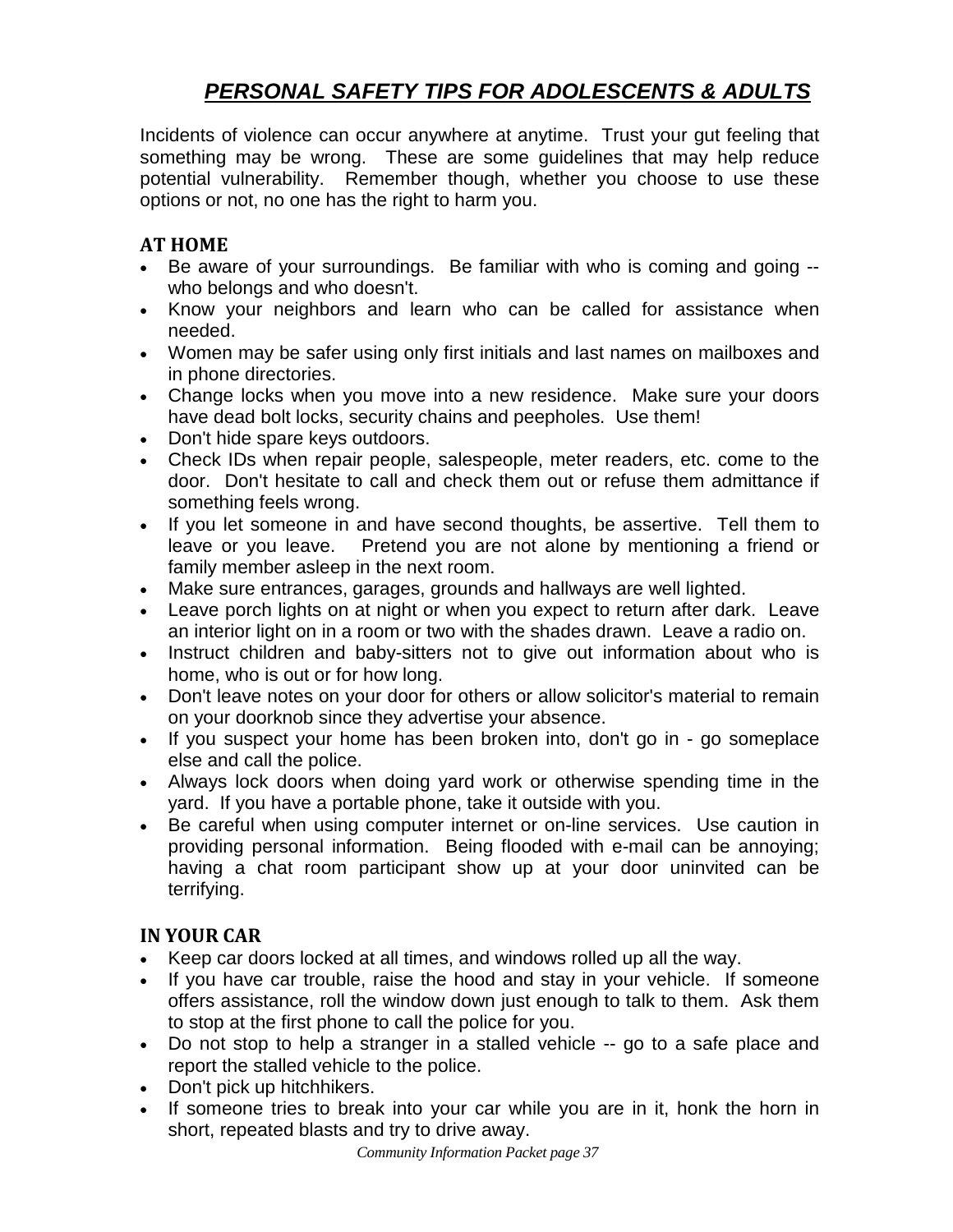- If you are being followed, don't go home. Drive to the nearest police or fire station or an open gas station -- anyplace with people around.
- Try to keep your car maintained, and keep your gas tank at least half full.
- Park as close to your destination as possible, and in well-lighted areas whenever feasible.
- If security staff is available to walk you to your car, don't be embarrassed to use them. Most major malls offer this type of service.
- Check inside your car before getting in.
- If you leave keys with a parking attendant or at a service station, leave only the car (not your house) key.
- Purchase/lease a cellular phone and keep it charged.
- Always have your keys ready to unlock the car door and enter without delay. You appear vulnerable if you are looking for your keys as you approach your car.

#### **ON THE STREET**

- Stay on populated, well-lit streets. Avoid shrubbery, dark areas near buildings, and other places an attacker might hide. Avoid shortcuts through alleys, vacant lots and other deserted places. When possible, avoid walking or jogging alone -- even during the day.
- Look around as you walk and be aware of your surroundings. Make it difficult for anyone to take you by surprise. Walk confidently at a steady pace.
- Avoid secluded or deserted areas and businesses (Laundromats, phone booths, etc.)
- Carry something that can make a loud noise that can scare off possible attackers.
- If using public transportation, sit near the driver.
- If you have gotten a ride in a cab or from a friend, ask the driver to wait and watch until you are safely inside your destination.
- Be cautious about revealing cash or credit cards.
- Try to limit the number of items you carry.
- If you carry a handbag, hold it close to your body with fastener closed and turned toward your body so a thief can't grab it and cause injury or knock you down. "Fanny-packs" keep your personal items close to you while keeping your hands free.
- Don't wear headphones. They block your ability to hear someone approach you.
- Again, trust your instincts. Do not hesitate to remove yourself from the situation. Forget the rules of etiquette and social norms. Be willing to make a scene if necessary. Most rapes are not committed by strangers, but by men who know their victims. Your safety may depend on a quick and decisive reaction.

#### **\*\*ABOVE ALL, BE OBSERVANT AND AWARE OF YOUR SURROUNDINGS AT ALL TIMES.\*\***